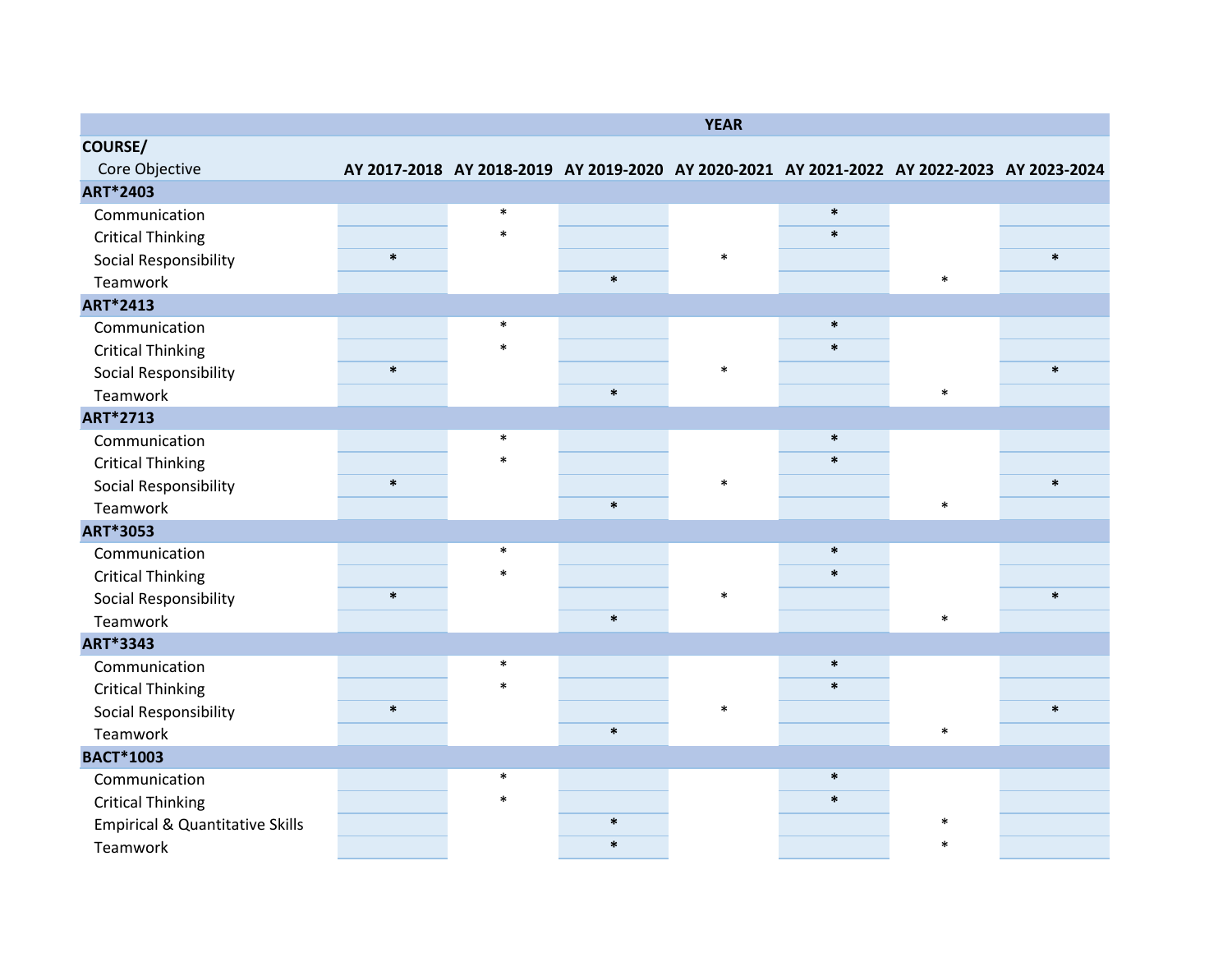|                                            |        |                                                                                            | <b>YEAR</b> |        |        |  |
|--------------------------------------------|--------|--------------------------------------------------------------------------------------------|-------------|--------|--------|--|
| <b>COURSE/</b>                             |        |                                                                                            |             |        |        |  |
| Core Objective                             |        | AY 2017-2018 AY 2018-2019 AY 2019-2020 AY 2020-2021 AY 2021-2022 AY 2022-2023 AY 2023-2024 |             |        |        |  |
| <b>BIOL*1012</b>                           |        |                                                                                            |             |        |        |  |
| Communication                              | $\ast$ |                                                                                            |             | $\ast$ |        |  |
| <b>Critical Thinking</b>                   | $\ast$ |                                                                                            |             | $\ast$ |        |  |
| <b>Empirical &amp; Quantitative Skills</b> |        | $\ast$                                                                                     |             |        | $\ast$ |  |
| Teamwork                                   |        | $\ast$                                                                                     |             |        | $\ast$ |  |
| <b>BIOL*1013</b>                           |        |                                                                                            |             |        |        |  |
| Communication                              | $\ast$ |                                                                                            |             | $\ast$ |        |  |
| <b>Critical Thinking</b>                   | $\ast$ |                                                                                            |             | $\ast$ |        |  |
| <b>Empirical &amp; Quantitative Skills</b> |        | $\ast$                                                                                     |             |        | $\ast$ |  |
| Teamwork                                   |        | $\ast$                                                                                     |             |        | $\ast$ |  |
| <b>BIOL*1022</b>                           |        |                                                                                            |             |        |        |  |
| Communication                              | $\ast$ |                                                                                            |             | $\ast$ |        |  |
| <b>Critical Thinking</b>                   | $\ast$ |                                                                                            |             | $\ast$ |        |  |
| <b>Empirical &amp; Quantitative Skills</b> |        | $\ast$                                                                                     |             |        | $\ast$ |  |
| Teamwork                                   |        | $\ast$                                                                                     |             |        | $\ast$ |  |
| <b>BIOL*1023</b>                           |        |                                                                                            |             |        |        |  |
| Communication                              | $\ast$ |                                                                                            |             | $\ast$ |        |  |
| <b>Critical Thinking</b>                   | $\ast$ |                                                                                            |             | $\ast$ |        |  |
| <b>Empirical &amp; Quantitative Skills</b> |        | $\ast$                                                                                     |             |        | $\ast$ |  |
| Teamwork                                   |        | $\ast$                                                                                     |             |        | $\ast$ |  |
| <b>BIOL*1113</b>                           |        |                                                                                            |             |        |        |  |
| Communication                              | $\ast$ |                                                                                            |             | $\ast$ |        |  |
| <b>Critical Thinking</b>                   | $\ast$ |                                                                                            |             | $\ast$ |        |  |
| <b>Empirical &amp; Quantitative Skills</b> |        | $\ast$                                                                                     |             |        | $\ast$ |  |
| Teamwork                                   |        | $\ast$                                                                                     |             |        | $\ast$ |  |
| <b>BIOL*1123</b>                           |        |                                                                                            |             |        |        |  |
| Communication                              | $\ast$ |                                                                                            |             | $\ast$ |        |  |
| <b>Critical Thinking</b>                   | $\ast$ |                                                                                            |             | $\ast$ |        |  |
| <b>Empirical &amp; Quantitative Skills</b> |        | $\ast$                                                                                     |             |        | ж      |  |
| Teamwork                                   |        | $\ast$                                                                                     |             |        | $\ast$ |  |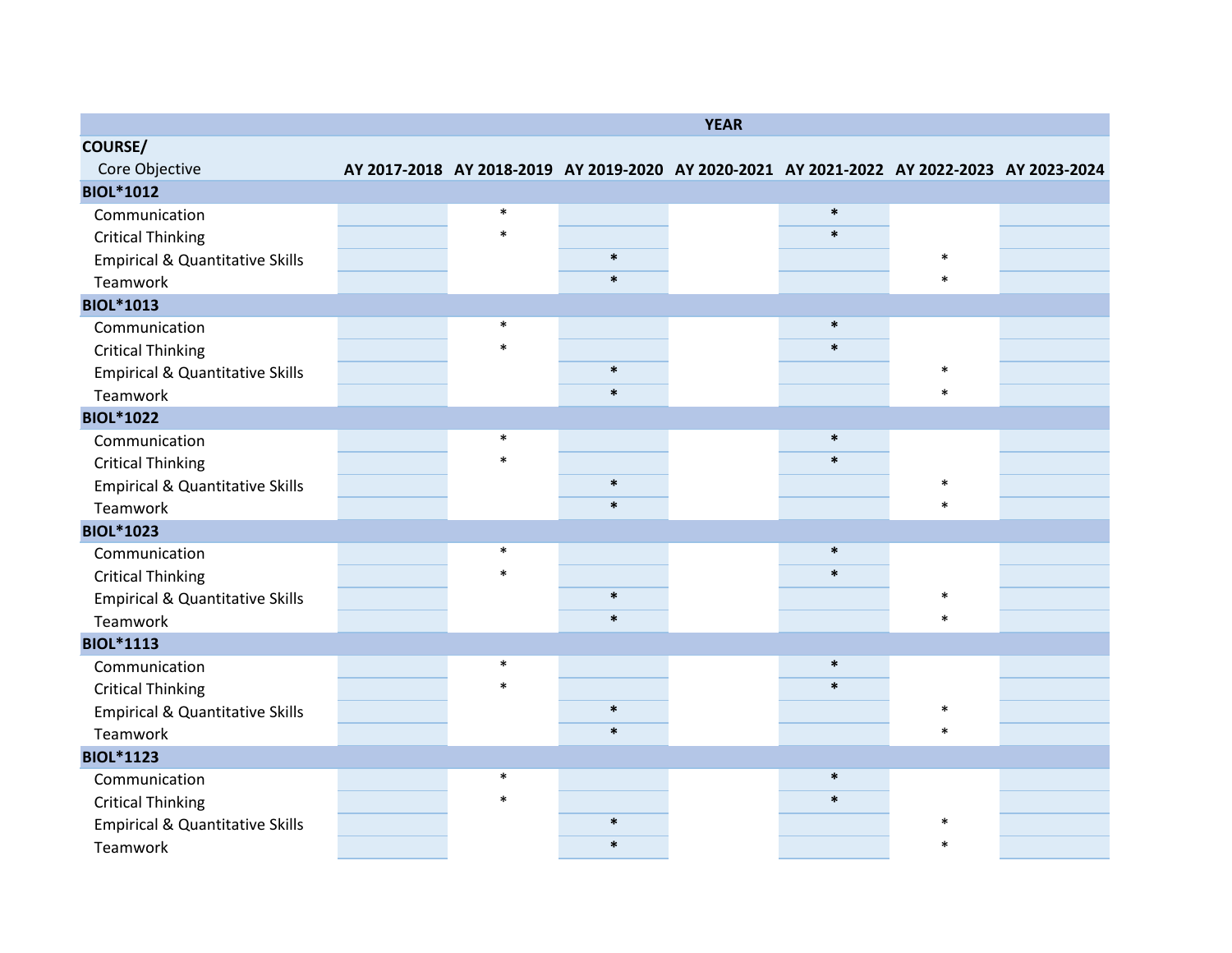|                                            |        |        |                                                                                            | <b>YEAR</b> |        |        |        |
|--------------------------------------------|--------|--------|--------------------------------------------------------------------------------------------|-------------|--------|--------|--------|
| <b>COURSE/</b>                             |        |        |                                                                                            |             |        |        |        |
| Core Objective                             |        |        | AY 2017-2018 AY 2018-2019 AY 2019-2020 AY 2020-2021 AY 2021-2022 AY 2022-2023 AY 2023-2024 |             |        |        |        |
| <b>BUS*3393</b>                            |        |        |                                                                                            |             |        |        |        |
| Communication                              |        | $\ast$ |                                                                                            |             | $\ast$ |        |        |
| <b>Critical Thinking</b>                   |        | $\ast$ |                                                                                            |             | $\ast$ |        |        |
| <b>Personal Responsibility</b>             | $\ast$ |        |                                                                                            | $\ast$      |        |        | $\ast$ |
| Social Responsibility                      | $\ast$ |        |                                                                                            | $\ast$      |        |        | $\ast$ |
| <b>CHEM*1013</b>                           |        |        |                                                                                            |             |        |        |        |
| Communication                              |        | $\ast$ |                                                                                            |             | $\ast$ |        |        |
| <b>Critical Thinking</b>                   |        | $\ast$ |                                                                                            |             | $\ast$ |        |        |
| <b>Empirical &amp; Quantitative Skills</b> |        |        | $\ast$                                                                                     |             |        | $\ast$ |        |
| Teamwork                                   |        |        | $\ast$                                                                                     |             |        | $\ast$ |        |
| <b>CHEM*1023</b>                           |        |        |                                                                                            |             |        |        |        |
| Communication                              |        | $\ast$ |                                                                                            |             | $\ast$ |        |        |
| <b>Critical Thinking</b>                   |        | $\ast$ |                                                                                            |             | $\ast$ |        |        |
| <b>Empirical &amp; Quantitative Skills</b> |        |        | $\ast$                                                                                     |             |        | $\ast$ |        |
| Teamwork                                   |        |        | $\ast$                                                                                     |             |        | $\ast$ |        |
| <b>CHEM*1113</b>                           |        |        |                                                                                            |             |        |        |        |
| Communication                              |        | $\ast$ |                                                                                            |             | $\ast$ |        |        |
| <b>Critical Thinking</b>                   |        | $\ast$ |                                                                                            |             | $\ast$ |        |        |
| <b>Empirical &amp; Quantitative Skills</b> |        |        | $\ast$                                                                                     |             |        | $\ast$ |        |
| Teamwork                                   |        |        | $\ast$                                                                                     |             |        | $\ast$ |        |
| <b>CHEM*1123</b>                           |        |        |                                                                                            |             |        |        |        |
| Communication                              |        | $\ast$ |                                                                                            |             | $\ast$ |        |        |
| <b>Critical Thinking</b>                   |        | $\ast$ |                                                                                            |             | $\ast$ |        |        |
| <b>Empirical &amp; Quantitative Skills</b> |        |        | $\ast$                                                                                     |             |        | $\ast$ |        |
| Teamwork                                   |        |        | $\ast$                                                                                     |             |        | $\ast$ |        |
| <b>CHEM*1213</b>                           |        |        |                                                                                            |             |        |        |        |
| Communication                              |        | $\ast$ |                                                                                            |             | $\ast$ |        |        |
| <b>Critical Thinking</b>                   |        | $\ast$ |                                                                                            |             | $\ast$ |        |        |
| <b>Empirical &amp; Quantitative Skills</b> |        |        | $\ast$                                                                                     |             |        | ж      |        |
| Teamwork                                   |        |        | $\ast$                                                                                     |             |        | $\ast$ |        |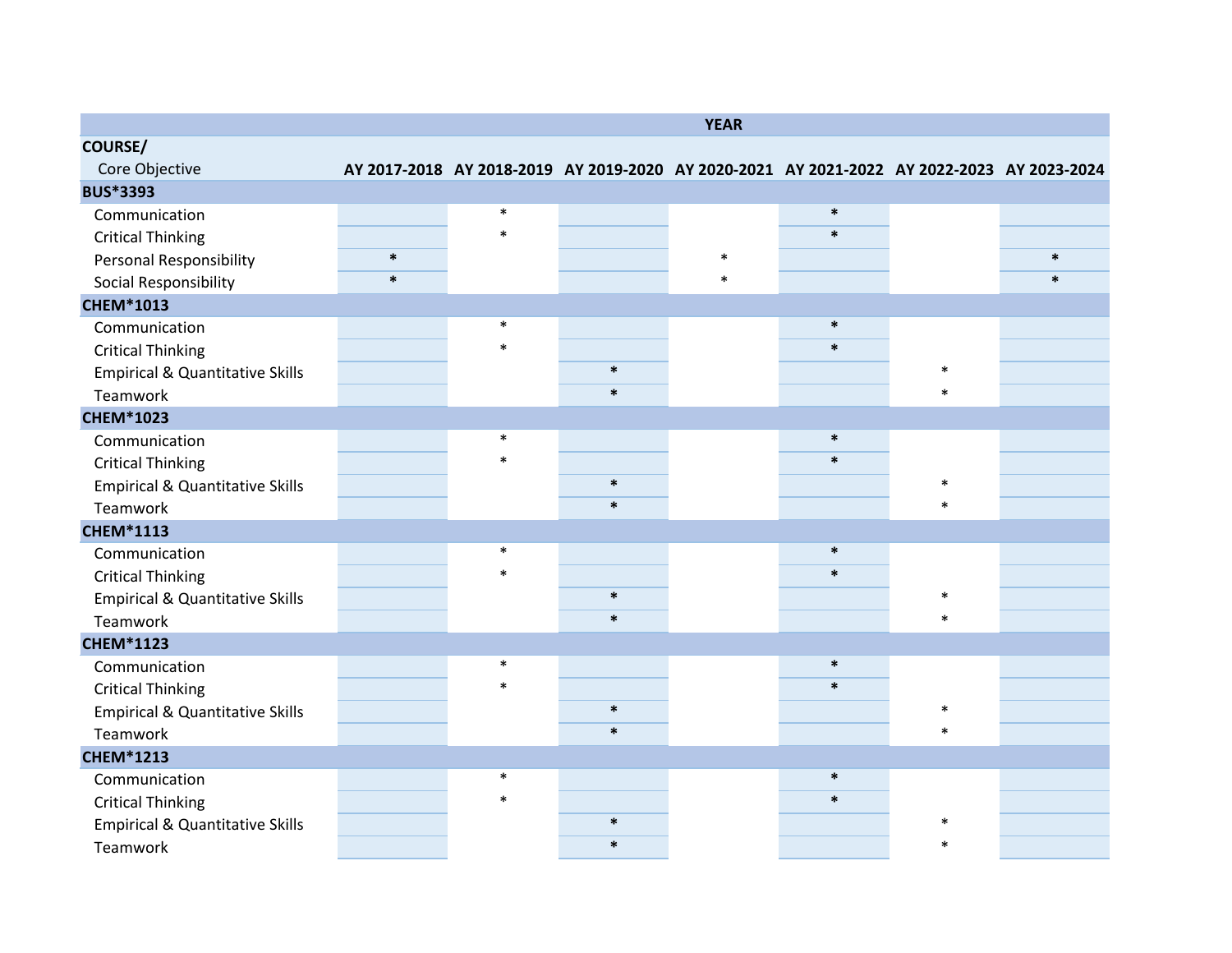|                                            |        |        |                                                                                            | <b>YEAR</b> |        |        |        |
|--------------------------------------------|--------|--------|--------------------------------------------------------------------------------------------|-------------|--------|--------|--------|
| <b>COURSE/</b>                             |        |        |                                                                                            |             |        |        |        |
| Core Objective                             |        |        | AY 2017-2018 AY 2018-2019 AY 2019-2020 AY 2020-2021 AY 2021-2022 AY 2022-2023 AY 2023-2024 |             |        |        |        |
| <b>CHEM*1223</b>                           |        |        |                                                                                            |             |        |        |        |
| Communication                              |        | $\ast$ |                                                                                            |             | $\ast$ |        |        |
| <b>Critical Thinking</b>                   |        | $\ast$ |                                                                                            |             | $\ast$ |        |        |
| <b>Empirical &amp; Quantitative Skills</b> |        |        | $\ast$                                                                                     |             |        | $\ast$ |        |
| Teamwork                                   |        |        | $\ast$                                                                                     |             |        | $\ast$ |        |
| <b>DNCE*2143</b>                           |        |        |                                                                                            |             |        |        |        |
| Communication                              |        | $\ast$ |                                                                                            |             | $\ast$ |        |        |
| <b>Critical Thinking</b>                   |        | $\ast$ |                                                                                            |             | $\ast$ |        |        |
| Social Responsibility                      | $\ast$ |        |                                                                                            | $\ast$      |        |        | $\ast$ |
| Teamwork                                   |        |        | $\ast$                                                                                     |             |        | $\ast$ |        |
| <b>DNCE*2162</b>                           |        |        |                                                                                            |             |        |        |        |
| Communication                              |        | $\ast$ |                                                                                            |             | $\ast$ |        |        |
| <b>Critical Thinking</b>                   |        | $\ast$ |                                                                                            |             | $\ast$ |        |        |
| Social Responsibility                      | $\ast$ |        |                                                                                            | $\ast$      |        |        | $\ast$ |
| Teamwork                                   |        |        | $\ast$                                                                                     |             |        | $\ast$ |        |
| <b>DNCE*2383</b>                           |        |        |                                                                                            |             |        |        |        |
| Communication                              |        | $\ast$ |                                                                                            |             | $\ast$ |        |        |
| <b>Critical Thinking</b>                   |        | $\ast$ |                                                                                            |             | $\ast$ |        |        |
| Social Responsibility                      | $\ast$ |        |                                                                                            | $\ast$      |        |        | $\ast$ |
| Teamwork                                   |        |        | $\ast$                                                                                     |             |        | $\ast$ |        |
| <b>DNCE*2393</b>                           |        |        |                                                                                            |             |        |        |        |
| Communication                              |        | $\ast$ |                                                                                            |             | $\ast$ |        |        |
| <b>Critical Thinking</b>                   |        | $\ast$ |                                                                                            |             | $\ast$ |        |        |
| Social Responsibility                      | $\ast$ |        |                                                                                            | $\ast$      |        |        | $\ast$ |
| Teamwork                                   |        |        | $\ast$                                                                                     |             |        | $\ast$ |        |
| <b>DNCE*3373</b>                           |        |        |                                                                                            |             |        |        |        |
| Communication                              |        | $\ast$ |                                                                                            |             | $\ast$ |        |        |
| <b>Critical Thinking</b>                   |        | $\ast$ |                                                                                            |             | $\ast$ |        |        |
| Social Responsibility                      | $\ast$ |        |                                                                                            | $\ast$      |        |        | $\ast$ |
| Teamwork                                   |        |        | $\ast$                                                                                     |             |        | $\ast$ |        |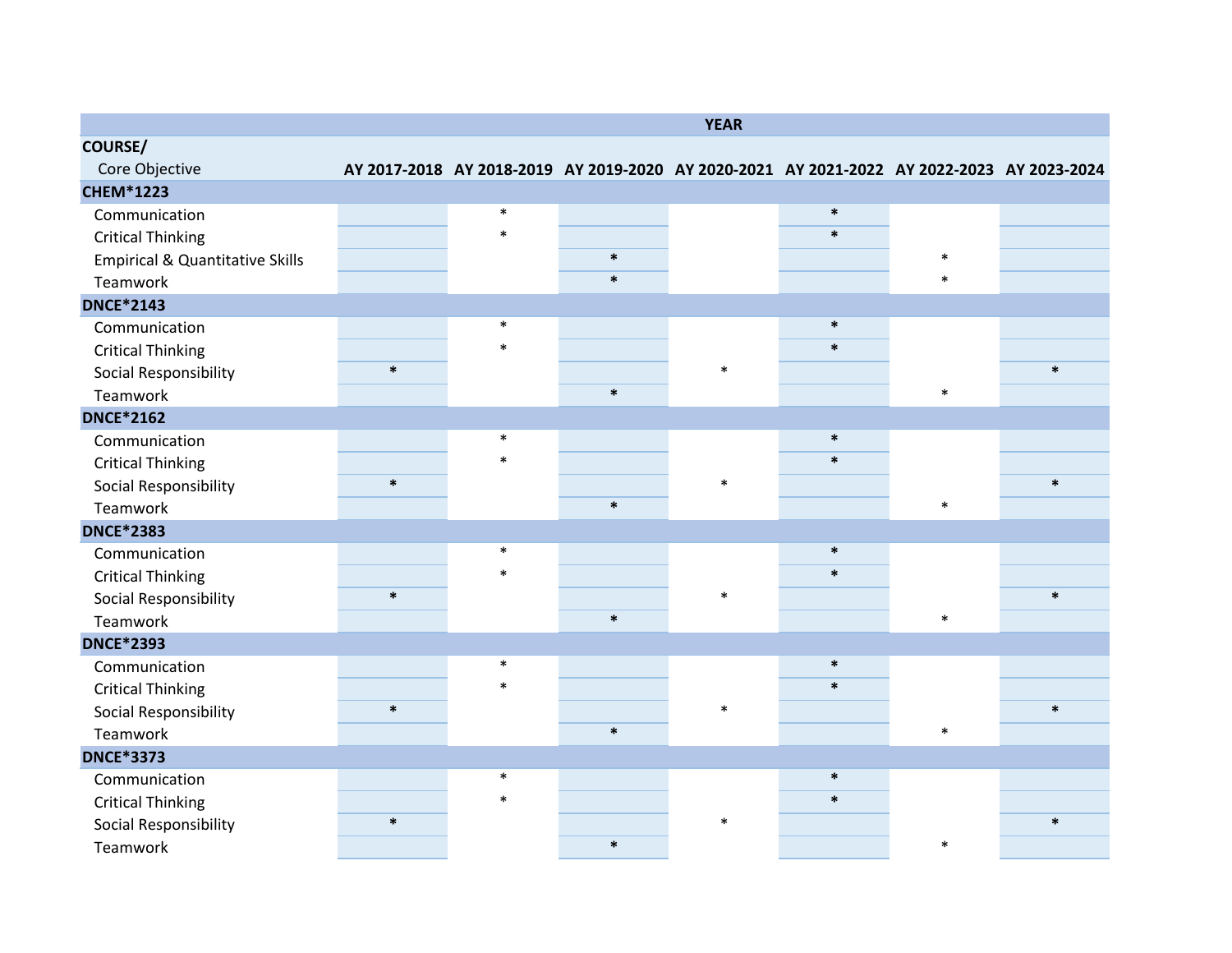|                                            |        |        |                                                                                            | <b>YEAR</b> |        |        |        |
|--------------------------------------------|--------|--------|--------------------------------------------------------------------------------------------|-------------|--------|--------|--------|
| <b>COURSE/</b>                             |        |        |                                                                                            |             |        |        |        |
| Core Objective                             |        |        | AY 2017-2018 AY 2018-2019 AY 2019-2020 AY 2020-2021 AY 2021-2022 AY 2022-2023 AY 2023-2024 |             |        |        |        |
| <b>DRAM*2493</b>                           |        |        |                                                                                            |             |        |        |        |
| Communication                              |        | $\ast$ |                                                                                            |             | $\ast$ |        |        |
| <b>Critical Thinking</b>                   |        | $\ast$ |                                                                                            |             | $\ast$ |        |        |
| Social Responsibility                      | $\ast$ |        |                                                                                            | $\ast$      |        |        | $\ast$ |
| Teamwork                                   |        |        | $\ast$                                                                                     |             |        | $\ast$ |        |
| <b>DRAM*2503</b>                           |        |        |                                                                                            |             |        |        |        |
| Communication                              |        | $\ast$ |                                                                                            |             | $\ast$ |        |        |
| <b>Critical Thinking</b>                   |        | $\ast$ |                                                                                            |             | $\ast$ |        |        |
| <b>Personal Responsibility</b>             | $\ast$ |        |                                                                                            | $\ast$      |        |        | $\ast$ |
| Social Responsibility                      | $\ast$ |        |                                                                                            | $\ast$      |        |        | $\ast$ |
| <b>DRAM*3103</b>                           |        |        |                                                                                            |             |        |        |        |
| Communication                              |        | $\ast$ |                                                                                            |             | $\ast$ |        |        |
| <b>Critical Thinking</b>                   |        | $\ast$ |                                                                                            |             | $\ast$ |        |        |
| Personal Responsibility                    | $\ast$ |        |                                                                                            | $\ast$      |        |        | $\ast$ |
| Teamwork                                   |        |        | $\ast$                                                                                     |             |        | $\ast$ |        |
| ECO*1013                                   |        |        |                                                                                            |             |        |        |        |
| Communication                              |        | $\ast$ |                                                                                            |             | $\ast$ |        |        |
| <b>Critical Thinking</b>                   |        | $\ast$ |                                                                                            |             | $\ast$ |        |        |
| <b>Empirical &amp; Quantitative Skills</b> |        |        | $\ast$                                                                                     |             |        | $\ast$ |        |
| Social Responsibility                      | $\ast$ |        |                                                                                            | $\ast$      |        |        | $\ast$ |
| ECO*1023                                   |        |        |                                                                                            |             |        |        |        |
| Communication                              |        | $\ast$ |                                                                                            |             | $\ast$ |        |        |
| <b>Critical Thinking</b>                   |        | $\ast$ |                                                                                            |             | $\ast$ |        |        |
| <b>Empirical &amp; Quantitative Skills</b> |        |        | $\ast$                                                                                     |             |        | $\ast$ |        |
| Social Responsibility                      | $\ast$ |        |                                                                                            | $\ast$      |        |        | $\ast$ |
| <b>EDUC*2703</b>                           |        |        |                                                                                            |             |        |        |        |
| Communication                              |        | $\ast$ |                                                                                            |             | $\ast$ |        |        |
| <b>Critical Thinking</b>                   |        | $\ast$ |                                                                                            |             | $\ast$ |        |        |
| <b>Personal Responsibility</b>             | $\ast$ |        |                                                                                            | 木           |        |        | $\ast$ |
| Social Responsibility                      | $\ast$ |        |                                                                                            | $\ast$      |        |        | $\ast$ |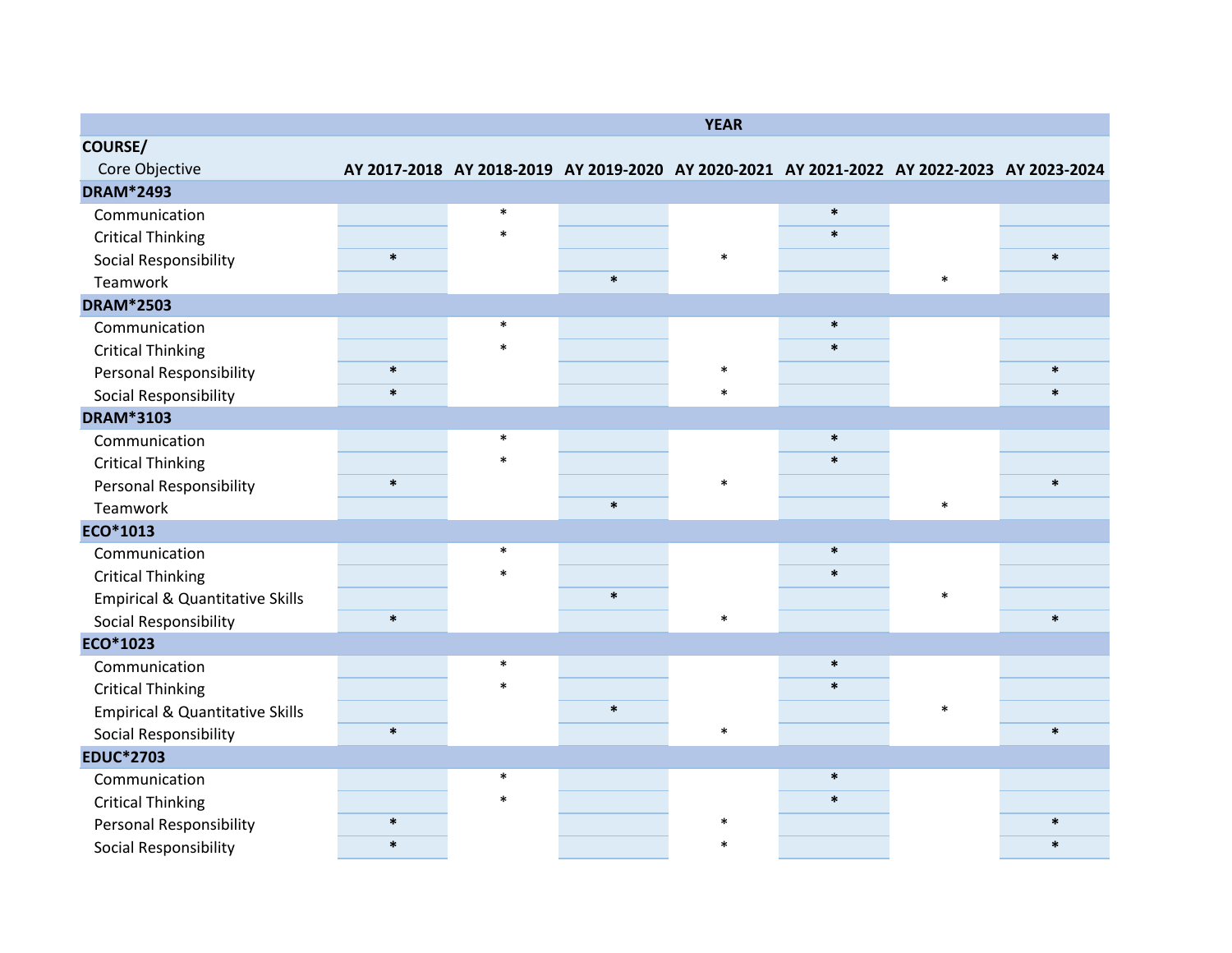|                                |        |        |                                                                                            | <b>YEAR</b> |        |        |        |
|--------------------------------|--------|--------|--------------------------------------------------------------------------------------------|-------------|--------|--------|--------|
| <b>COURSE/</b>                 |        |        |                                                                                            |             |        |        |        |
| Core Objective                 |        |        | AY 2017-2018 AY 2018-2019 AY 2019-2020 AY 2020-2021 AY 2021-2022 AY 2022-2023 AY 2023-2024 |             |        |        |        |
| <b>ENG*1013</b>                |        |        |                                                                                            |             |        |        |        |
| Communication                  |        | $\ast$ |                                                                                            |             | $\ast$ |        |        |
| <b>Critical Thinking</b>       |        | $\ast$ |                                                                                            |             | $\ast$ |        |        |
| <b>Personal Responsibility</b> | $\ast$ |        |                                                                                            | $\ast$      |        |        | $\ast$ |
| Teamwork                       |        |        | $\ast$                                                                                     |             |        | $\ast$ |        |
| <b>ENG*1023</b>                |        |        |                                                                                            |             |        |        |        |
| Communication                  |        | $\ast$ |                                                                                            |             | $\ast$ |        |        |
| <b>Critical Thinking</b>       |        | $\ast$ |                                                                                            |             | $\ast$ |        |        |
| Personal Responsibility        | $\ast$ |        |                                                                                            | $\ast$      |        |        | $\ast$ |
| Teamwork                       |        |        | $\ast$                                                                                     |             |        | $\ast$ |        |
| <b>ENG*2013</b>                |        |        |                                                                                            |             |        |        |        |
| Communication                  |        | $\ast$ |                                                                                            |             | $\ast$ |        |        |
| <b>Critical Thinking</b>       |        | $\ast$ |                                                                                            |             | $\ast$ |        |        |
| <b>Personal Responsibility</b> | $\ast$ |        |                                                                                            | $\ast$      |        |        | $\ast$ |
| Social Responsibility          | $\ast$ |        |                                                                                            | $\ast$      |        |        | $\ast$ |
| <b>ENG*2033</b>                |        |        |                                                                                            |             |        |        |        |
| Communication                  |        | $\ast$ |                                                                                            |             | $\ast$ |        |        |
| <b>Critical Thinking</b>       |        | $\ast$ |                                                                                            |             | $\ast$ |        |        |
| <b>Personal Responsibility</b> | $\ast$ |        |                                                                                            | $\ast$      |        |        | $\ast$ |
| Social Responsibility          | $\ast$ |        |                                                                                            | $\ast$      |        |        | $\ast$ |
| <b>ENG*2043</b>                |        |        |                                                                                            |             |        |        |        |
| Communication                  |        | $\ast$ |                                                                                            |             | $\ast$ |        |        |
| <b>Critical Thinking</b>       |        | $\ast$ |                                                                                            |             | $\ast$ |        |        |
| Personal Responsibility        | $\ast$ |        |                                                                                            | $\ast$      |        |        | $\ast$ |
| Social Responsibility          | $\ast$ |        |                                                                                            | $\ast$      |        |        | $\ast$ |
| <b>ENG*2053</b>                |        |        |                                                                                            |             |        |        |        |
| Communication                  |        | $\ast$ |                                                                                            |             | $\ast$ |        |        |
| <b>Critical Thinking</b>       |        | $\ast$ |                                                                                            |             | $\ast$ |        |        |
| Personal Responsibility        | $\ast$ |        |                                                                                            | $\ast$      |        |        | $\ast$ |
| Social Responsibility          | $\ast$ |        |                                                                                            | $\ast$      |        |        | $\ast$ |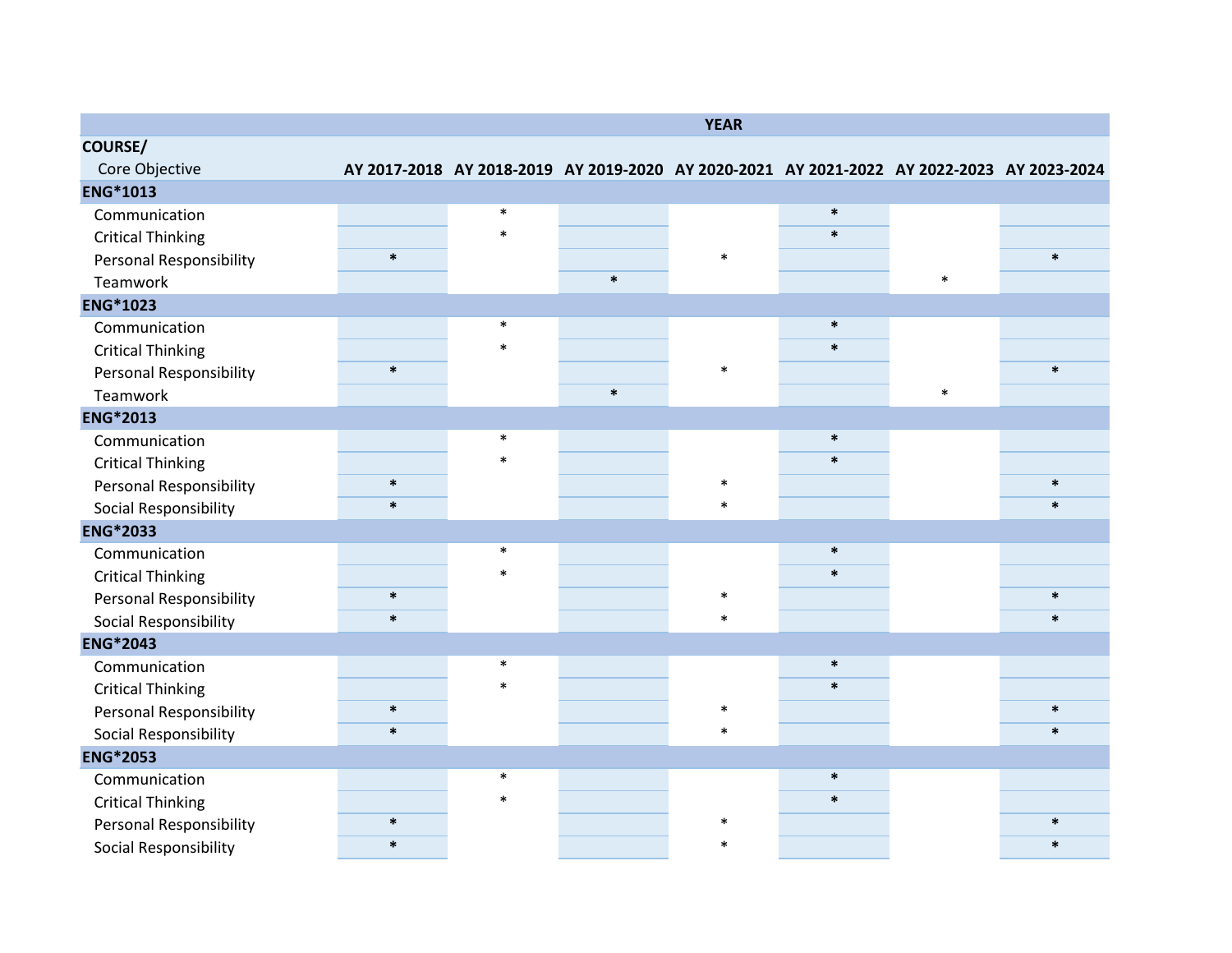|                                |        |        | <b>YEAR</b> |                                                                                            |        |
|--------------------------------|--------|--------|-------------|--------------------------------------------------------------------------------------------|--------|
| <b>COURSE/</b>                 |        |        |             |                                                                                            |        |
| Core Objective                 |        |        |             | AY 2017-2018 AY 2018-2019 AY 2019-2020 AY 2020-2021 AY 2021-2022 AY 2022-2023 AY 2023-2024 |        |
| <b>ENG*2073</b>                |        |        |             |                                                                                            |        |
| Communication                  |        | $\ast$ |             | $\ast$                                                                                     |        |
| <b>Critical Thinking</b>       |        | $\ast$ |             | $\ast$                                                                                     |        |
| <b>Personal Responsibility</b> | $\ast$ |        | $\ast$      |                                                                                            | $\ast$ |
| Social Responsibility          | $\ast$ |        | $\ast$      |                                                                                            | $\ast$ |
| <b>ENG*2153</b>                |        |        |             |                                                                                            |        |
| Communication                  |        | $\ast$ |             | $\ast$                                                                                     |        |
| <b>Critical Thinking</b>       |        | $\ast$ |             | $\ast$                                                                                     |        |
| <b>Personal Responsibility</b> | $\ast$ |        | $\ast$      |                                                                                            | $\ast$ |
| Social Responsibility          | $\ast$ |        | $\ast$      |                                                                                            | $\ast$ |
| <b>ENG*2393</b>                |        |        |             |                                                                                            |        |
| Communication                  |        | $\ast$ |             | $\ast$                                                                                     |        |
| <b>Critical Thinking</b>       |        | $\ast$ |             | $\ast$                                                                                     |        |
| <b>Personal Responsibility</b> | $\ast$ |        | $\ast$      |                                                                                            | $\ast$ |
| Social Responsibility          | $\ast$ |        | $\ast$      |                                                                                            | $\ast$ |
| GOV*2013                       |        |        |             |                                                                                            |        |
| Communication                  |        | $\ast$ |             | $\ast$                                                                                     |        |
| <b>Critical Thinking</b>       |        | $\ast$ |             | $\ast$                                                                                     |        |
| <b>Personal Responsibility</b> | $\ast$ |        | $\ast$      |                                                                                            | $\ast$ |
| Social Responsibility          | $\ast$ |        | $\ast$      |                                                                                            | $\ast$ |
| GOV*2023                       |        |        |             |                                                                                            |        |
| Communication                  |        | $\ast$ |             | $\ast$                                                                                     |        |
| <b>Critical Thinking</b>       |        | $\ast$ |             | $\ast$                                                                                     |        |
| <b>Personal Responsibility</b> | $\ast$ |        | $\ast$      |                                                                                            | $\ast$ |
| Social Responsibility          | $\ast$ |        | $\ast$      |                                                                                            | $\ast$ |
| GOV*3393                       |        |        |             |                                                                                            |        |
| Communication                  |        | $\ast$ |             | $\ast$                                                                                     |        |
| <b>Critical Thinking</b>       |        | $\ast$ |             | $\ast$                                                                                     |        |
| <b>Personal Responsibility</b> | $\ast$ |        | $\ast$      |                                                                                            | $\ast$ |
| Social Responsibility          | $\ast$ |        | $\ast$      |                                                                                            | $\ast$ |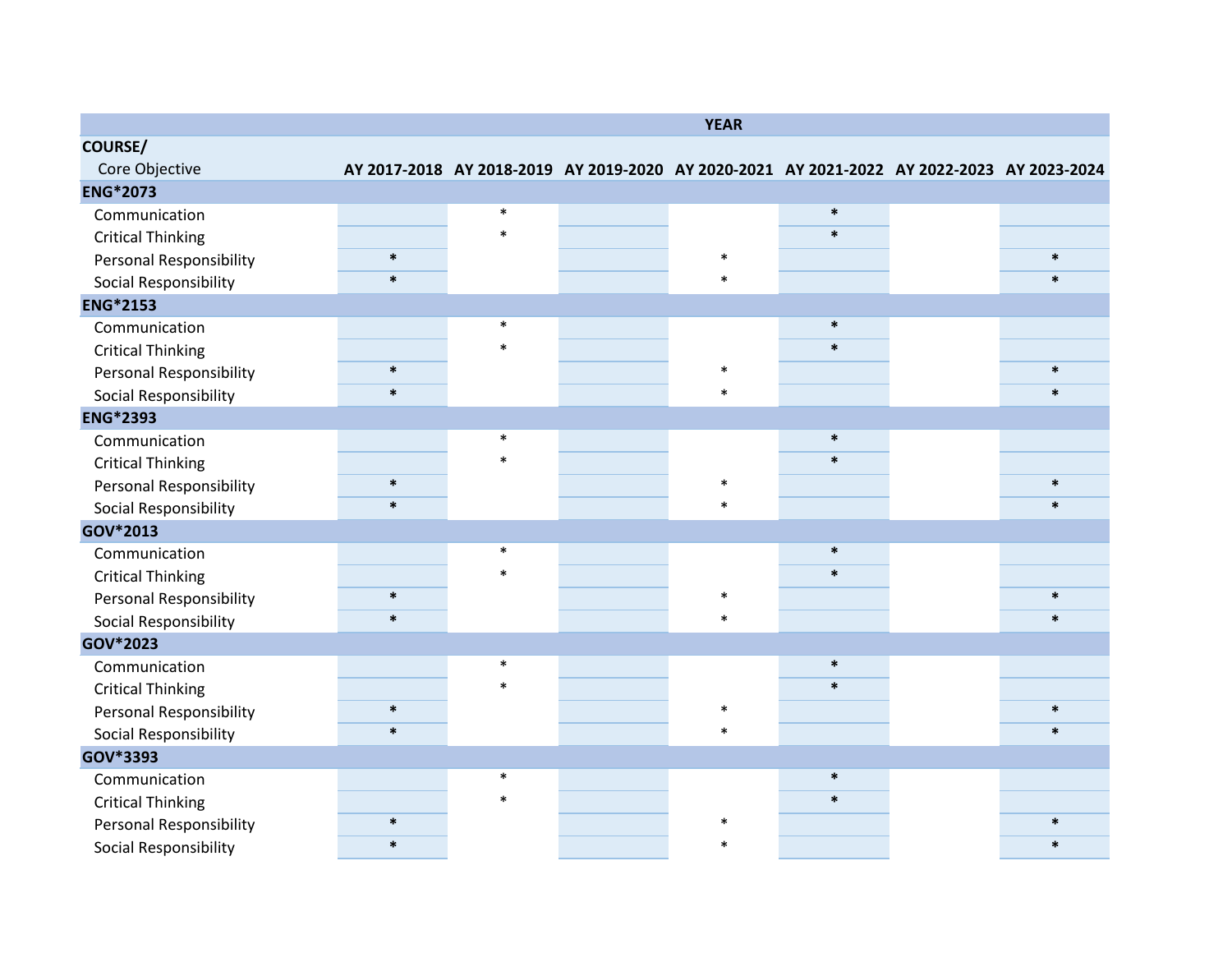|                                            |        |        |        | <b>YEAR</b> |                                                                                            |        |        |
|--------------------------------------------|--------|--------|--------|-------------|--------------------------------------------------------------------------------------------|--------|--------|
| <b>COURSE/</b>                             |        |        |        |             |                                                                                            |        |        |
| Core Objective                             |        |        |        |             | AY 2017-2018 AY 2018-2019 AY 2019-2020 AY 2020-2021 AY 2021-2022 AY 2022-2023 AY 2023-2024 |        |        |
| <b>HIST*1013</b>                           |        |        |        |             |                                                                                            |        |        |
| Communication                              |        | $\ast$ |        |             | $\ast$                                                                                     |        |        |
| <b>Critical Thinking</b>                   |        | $\ast$ |        |             | $\ast$                                                                                     |        |        |
| <b>Personal Responsibility</b>             | $\ast$ |        |        | $\ast$      |                                                                                            |        | $\ast$ |
| Social Responsibility                      | $\ast$ |        |        | $\ast$      |                                                                                            |        | $\ast$ |
| <b>HIST*1023</b>                           |        |        |        |             |                                                                                            |        |        |
| Communication                              |        | $\ast$ |        |             | $\ast$                                                                                     |        |        |
| <b>Critical Thinking</b>                   |        | $\ast$ |        |             | $\ast$                                                                                     |        |        |
| <b>Personal Responsibility</b>             | $\ast$ |        |        | $\ast$      |                                                                                            |        | $\ast$ |
| Social Responsibility                      | $\ast$ |        |        | $\ast$      |                                                                                            |        | $\ast$ |
| HS*3133                                    |        |        |        |             |                                                                                            |        |        |
| Communication                              |        | $\ast$ |        |             | $\ast$                                                                                     |        |        |
| <b>Critical Thinking</b>                   |        | $\ast$ |        |             | $\ast$                                                                                     |        |        |
| <b>Personal Responsibility</b>             | $\ast$ |        |        | $\ast$      |                                                                                            |        | $\ast$ |
| Social Responsibility                      | $\ast$ |        |        | $\ast$      |                                                                                            |        | $\ast$ |
| <b>KINS*1901</b>                           |        |        |        |             |                                                                                            |        |        |
| Communication                              |        | $\ast$ |        |             | $\ast$                                                                                     |        |        |
| <b>Critical Thinking</b>                   |        | $\ast$ |        |             | $\ast$                                                                                     |        |        |
| <b>Personal Responsibility</b>             | $\ast$ |        |        | $\ast$      |                                                                                            |        | $\ast$ |
| Social Responsibility                      | $\ast$ |        |        | $\ast$      |                                                                                            |        | $\ast$ |
| <b>KINS*1902</b>                           |        |        |        |             |                                                                                            |        |        |
| Communication                              |        | $\ast$ |        |             | $\ast$                                                                                     |        |        |
| <b>Critical Thinking</b>                   |        | $\ast$ |        |             | $\ast$                                                                                     |        |        |
| <b>Personal Responsibility</b>             | $\ast$ |        |        | $\ast$      |                                                                                            |        | $\ast$ |
| Social Responsibility                      | $\ast$ |        |        | $\ast$      |                                                                                            |        | $\ast$ |
| <b>MATH*1013</b>                           |        |        |        |             |                                                                                            |        |        |
| Communication                              |        | $\ast$ |        |             | $\ast$                                                                                     |        |        |
| <b>Critical Thinking</b>                   |        | $\ast$ |        |             | $\ast$                                                                                     |        |        |
| <b>Empirical &amp; Quantitative Skills</b> |        |        | $\ast$ |             |                                                                                            | $\ast$ |        |
| <b>MATH*1023</b>                           |        |        |        |             |                                                                                            |        |        |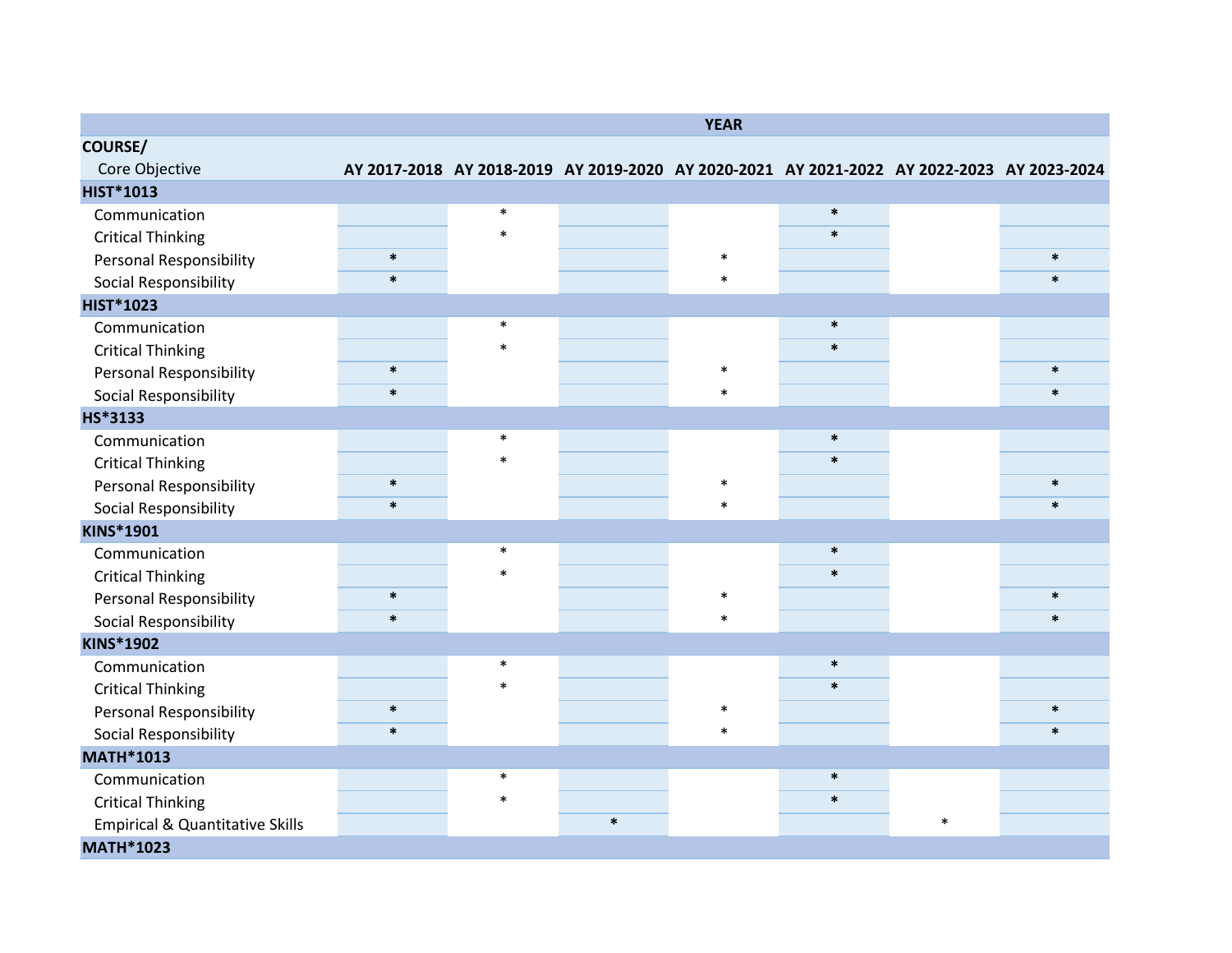|                                            |        |                                                                                            |        | <b>YEAR</b> |        |        |        |
|--------------------------------------------|--------|--------------------------------------------------------------------------------------------|--------|-------------|--------|--------|--------|
| <b>COURSE/</b>                             |        |                                                                                            |        |             |        |        |        |
| Core Objective                             |        | AY 2017-2018 AY 2018-2019 AY 2019-2020 AY 2020-2021 AY 2021-2022 AY 2022-2023 AY 2023-2024 |        |             |        |        |        |
| Communication                              |        | $\ast$                                                                                     |        |             | $\ast$ |        |        |
| <b>Critical Thinking</b>                   |        | $\ast$                                                                                     |        |             | $\ast$ |        |        |
| <b>Empirical &amp; Quantitative Skills</b> |        |                                                                                            | $\ast$ |             |        | $\ast$ |        |
| <b>MATH*1303</b>                           |        |                                                                                            |        |             |        |        |        |
| Communication                              |        | $\ast$                                                                                     |        |             | $\ast$ |        |        |
| <b>Critical Thinking</b>                   |        | $\ast$                                                                                     |        |             | $\ast$ |        |        |
| <b>Empirical &amp; Quantitative Skills</b> |        |                                                                                            | $\ast$ |             |        | $\ast$ |        |
| <b>MATH*1313</b>                           |        |                                                                                            |        |             |        |        |        |
| Communication                              |        | $\ast$                                                                                     |        |             | $\ast$ |        |        |
| <b>Critical Thinking</b>                   |        | $\ast$                                                                                     |        |             | $\ast$ |        |        |
| <b>Empirical &amp; Quantitative Skills</b> |        |                                                                                            | $\ast$ |             |        | $\ast$ |        |
| <b>MATH*1703</b>                           |        |                                                                                            |        |             |        |        |        |
| Communication                              |        | $\ast$                                                                                     |        |             | $\ast$ |        |        |
| <b>Critical Thinking</b>                   |        | $\ast$                                                                                     |        |             | $\ast$ |        |        |
| <b>Empirical &amp; Quantitative Skills</b> |        |                                                                                            | $\ast$ |             |        | $\ast$ |        |
| <b>MATH*1713</b>                           |        |                                                                                            |        |             |        |        |        |
| Communication                              |        | $\ast$                                                                                     |        |             | $\ast$ |        |        |
| <b>Critical Thinking</b>                   |        | $\ast$                                                                                     |        |             | $\ast$ |        |        |
| <b>Empirical &amp; Quantitative Skills</b> |        |                                                                                            | $\ast$ |             |        | $\ast$ |        |
| <b>MATH*2014</b>                           |        |                                                                                            |        |             |        |        |        |
| Communication                              |        | $\ast$                                                                                     |        |             | $\ast$ |        |        |
| <b>Critical Thinking</b>                   |        | $\ast$                                                                                     |        |             | $\ast$ |        |        |
| <b>Empirical &amp; Quantitative Skills</b> |        |                                                                                            | $\ast$ |             |        | $\ast$ |        |
| <b>MATH*2053</b>                           |        |                                                                                            |        |             |        |        |        |
| Communication                              |        | $\ast$                                                                                     |        |             | $\ast$ |        |        |
| <b>Critical Thinking</b>                   |        |                                                                                            |        |             | $\ast$ |        |        |
| Personal Responsibility                    | $\ast$ |                                                                                            |        | $\ast$      |        |        | $\ast$ |
| Social Responsibility                      | $\ast$ |                                                                                            |        | $\ast$      |        |        | $\ast$ |
| MU*1112                                    |        |                                                                                            |        |             |        |        |        |
| Communication                              |        | $\ast$                                                                                     |        |             | $\ast$ |        |        |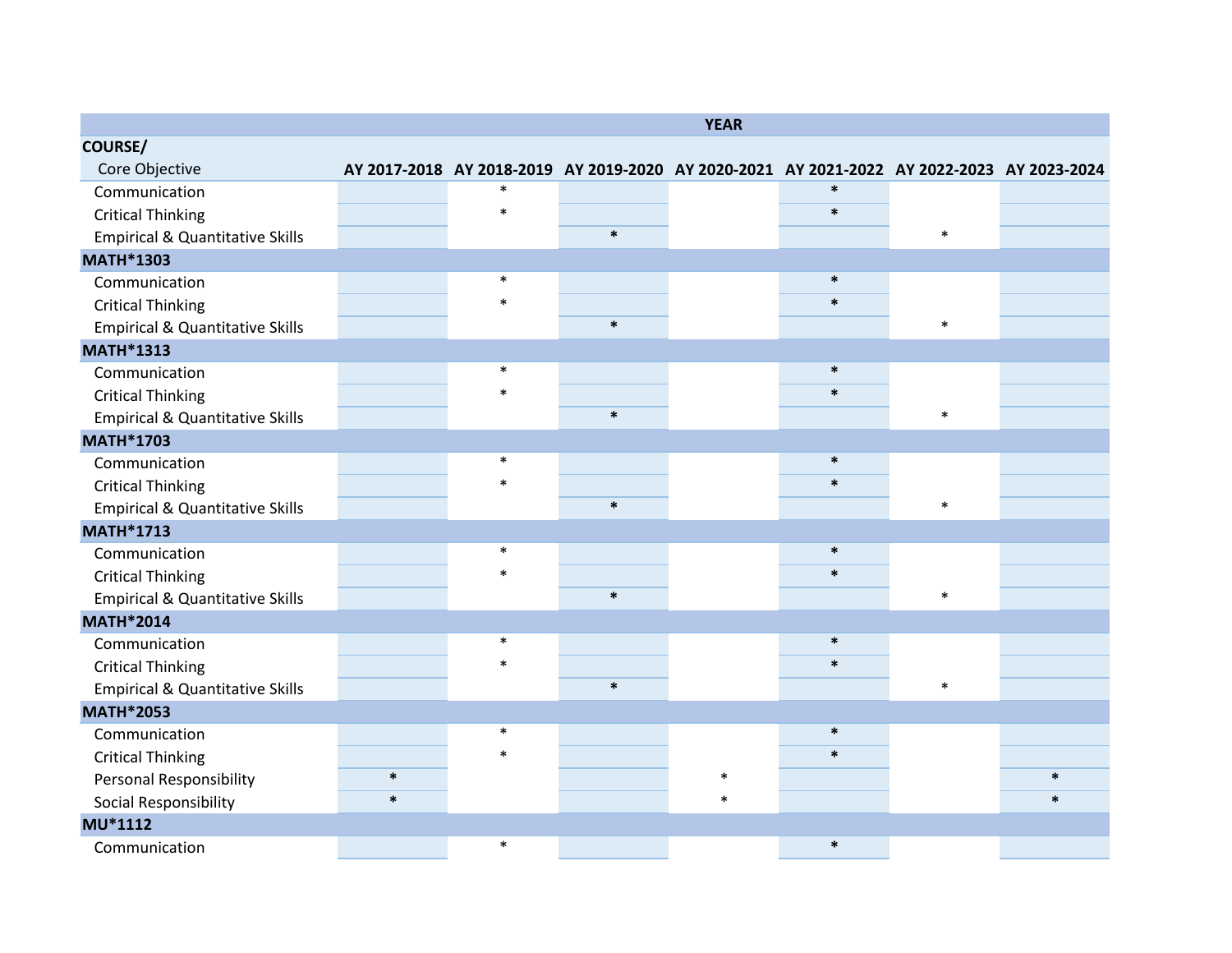|                                |        |        |                                                                                            | <b>YEAR</b> |        |        |        |
|--------------------------------|--------|--------|--------------------------------------------------------------------------------------------|-------------|--------|--------|--------|
| <b>COURSE/</b>                 |        |        |                                                                                            |             |        |        |        |
| Core Objective                 |        |        | AY 2017-2018 AY 2018-2019 AY 2019-2020 AY 2020-2021 AY 2021-2022 AY 2022-2023 AY 2023-2024 |             |        |        |        |
| <b>Critical Thinking</b>       |        | $\ast$ |                                                                                            |             | $\ast$ |        |        |
| <b>Personal Responsibility</b> | $\ast$ |        |                                                                                            | $\ast$      |        |        | $\ast$ |
| Social Responsibility          | $\ast$ |        |                                                                                            | $\ast$      |        |        | $\ast$ |
| MU*2713                        |        |        |                                                                                            |             |        |        |        |
| Communication                  |        | $\ast$ |                                                                                            |             | $\ast$ |        |        |
| <b>Critical Thinking</b>       |        | $\ast$ |                                                                                            |             | $\ast$ |        |        |
| Social Responsibility          | $\ast$ |        |                                                                                            | $\ast$      |        |        | $\ast$ |
| Teamwork                       |        |        | $\ast$                                                                                     |             |        | $\ast$ |        |
| MU*2813                        |        |        |                                                                                            |             |        |        |        |
| Communication                  |        | $\ast$ |                                                                                            |             | $\ast$ |        |        |
| <b>Critical Thinking</b>       |        | $\ast$ |                                                                                            |             | $\ast$ |        |        |
| Social Responsibility          | $\ast$ |        |                                                                                            | $\ast$      |        |        | $\ast$ |
| Teamwork                       |        |        | $\ast$                                                                                     |             |        | $\ast$ |        |
| MU*3703                        |        |        |                                                                                            |             |        |        |        |
| Communication                  |        | $\ast$ |                                                                                            |             | $\ast$ |        |        |
| <b>Critical Thinking</b>       |        | $\ast$ |                                                                                            |             | $\ast$ |        |        |
| Social Responsibility          | $\ast$ |        |                                                                                            | $\ast$      |        |        | $\ast$ |
| Teamwork                       |        |        | $\ast$                                                                                     |             |        | $\ast$ |        |
| MU*3713                        |        |        |                                                                                            |             |        |        |        |
| Communication                  |        | $\ast$ |                                                                                            |             | $\ast$ |        |        |
| <b>Critical Thinking</b>       |        | $\ast$ |                                                                                            |             | $\ast$ |        |        |
| Social Responsibility          | $\ast$ |        |                                                                                            | $\ast$      |        |        | $\ast$ |
| Teamwork                       |        |        | $\ast$                                                                                     |             |        | $\ast$ |        |
| <b>NURS*3143</b>               |        |        |                                                                                            |             |        |        |        |
| Communication                  |        | $\ast$ |                                                                                            |             | $\ast$ |        |        |
| <b>Critical Thinking</b>       |        | $\ast$ |                                                                                            |             | $\ast$ |        |        |
| Social Responsibility          | $\ast$ |        |                                                                                            | $\ast$      |        |        | $\ast$ |
| Teamwork                       |        |        | $\ast$                                                                                     |             |        | $\ast$ |        |
| <b>PHIL*1023</b>               |        |        |                                                                                            |             |        |        |        |
| Communication                  |        | $\ast$ |                                                                                            |             | $\ast$ |        |        |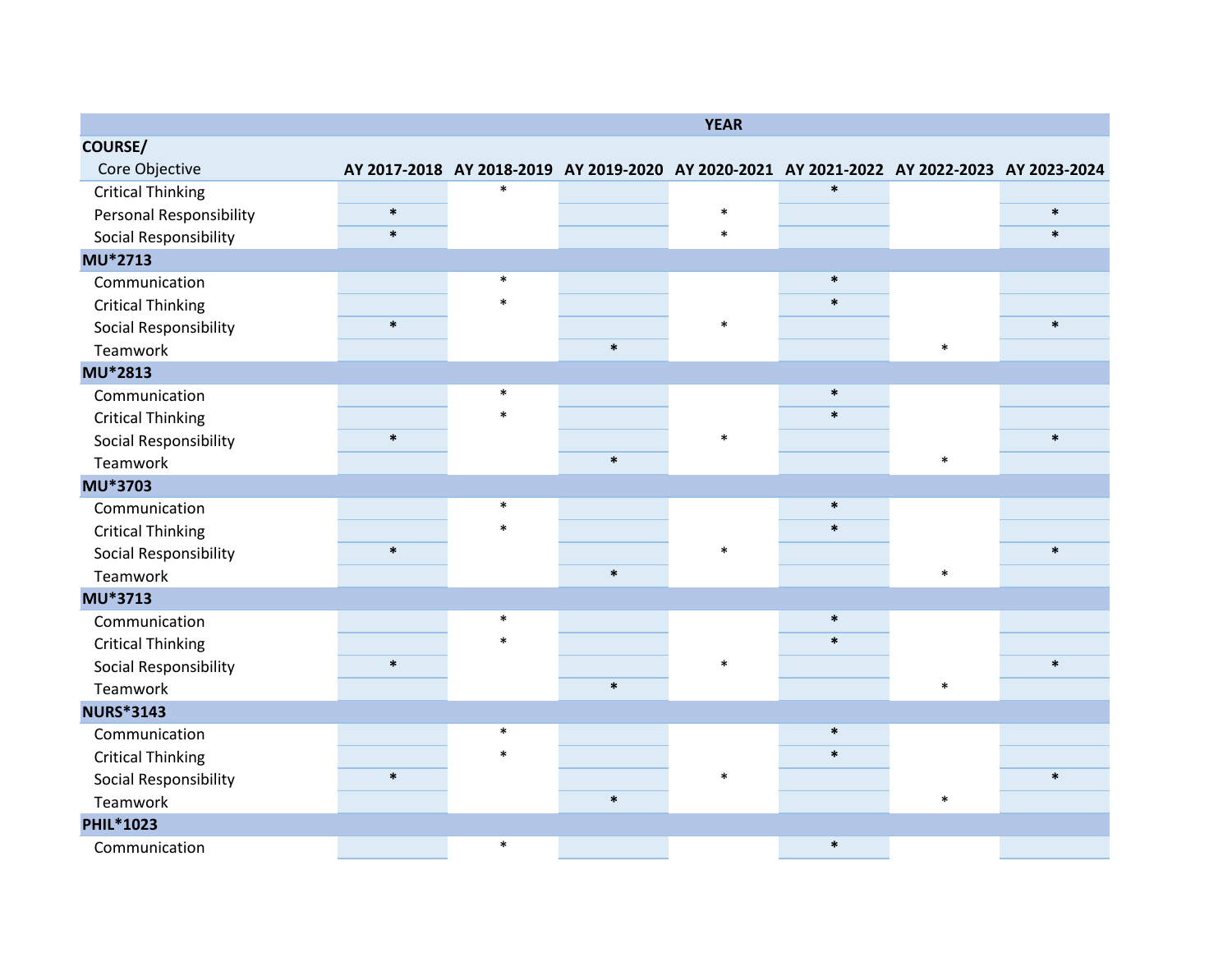|                                |        |                                                                                            | <b>YEAR</b> |        |        |
|--------------------------------|--------|--------------------------------------------------------------------------------------------|-------------|--------|--------|
| <b>COURSE/</b>                 |        |                                                                                            |             |        |        |
| Core Objective                 |        | AY 2017-2018 AY 2018-2019 AY 2019-2020 AY 2020-2021 AY 2021-2022 AY 2022-2023 AY 2023-2024 |             |        |        |
| <b>Critical Thinking</b>       |        | $\ast$                                                                                     |             | $\ast$ |        |
| Personal Responsibility        | $\ast$ |                                                                                            | $\ast$      |        | $\ast$ |
| Social Responsibility          | $\ast$ |                                                                                            | $\ast$      |        | $\ast$ |
| <b>PHIL*2033</b>               |        |                                                                                            |             |        |        |
| Communication                  |        | $\ast$                                                                                     |             | $\ast$ |        |
| <b>Critical Thinking</b>       |        | $\ast$                                                                                     |             | $\ast$ |        |
| <b>Personal Responsibility</b> | $\ast$ |                                                                                            | $\ast$      |        | $\ast$ |
| Social Responsibility          | $\ast$ |                                                                                            | $\ast$      |        | $\ast$ |
| <b>PHIL*3053</b>               |        |                                                                                            |             |        |        |
| Communication                  |        | $\ast$                                                                                     |             | $\ast$ |        |
| <b>Critical Thinking</b>       |        | $\ast$                                                                                     |             | $\ast$ |        |
| <b>Personal Responsibility</b> | $\ast$ |                                                                                            | $\ast$      |        | $\ast$ |
| Social Responsibility          | $\ast$ |                                                                                            | $\ast$      |        | $\ast$ |
| <b>PHIL*3073</b>               |        |                                                                                            |             |        |        |
| Communication                  |        | $\ast$                                                                                     |             | $\ast$ |        |
| <b>Critical Thinking</b>       |        | $\ast$                                                                                     |             | $\ast$ |        |
| <b>Personal Responsibility</b> | $\ast$ |                                                                                            | $\ast$      |        | $\ast$ |
| Social Responsibility          | $\ast$ |                                                                                            | $\ast$      |        | $\ast$ |
| <b>PHIL*3083</b>               |        |                                                                                            |             |        |        |
| Communication                  |        | $\ast$                                                                                     |             | $\ast$ |        |
| <b>Critical Thinking</b>       |        | $\ast$                                                                                     |             | $\ast$ |        |
| <b>Personal Responsibility</b> | $\ast$ |                                                                                            | $\ast$      |        | $\ast$ |
| Social Responsibility          | $\ast$ |                                                                                            | $\ast$      |        | $\ast$ |
| <b>PHIL*3193</b>               |        |                                                                                            |             |        |        |
| Communication                  |        | $\ast$                                                                                     |             | $\ast$ |        |
| <b>Critical Thinking</b>       |        | $\ast$                                                                                     |             | $\ast$ |        |
| Personal Responsibility        | $\ast$ |                                                                                            | $\ast$      |        | $\ast$ |
| Social Responsibility          | $\ast$ |                                                                                            | $\ast$      |        | $\ast$ |
| PHYS*1133                      |        |                                                                                            |             |        |        |
| Communication                  |        | $\ast$                                                                                     |             | $\ast$ |        |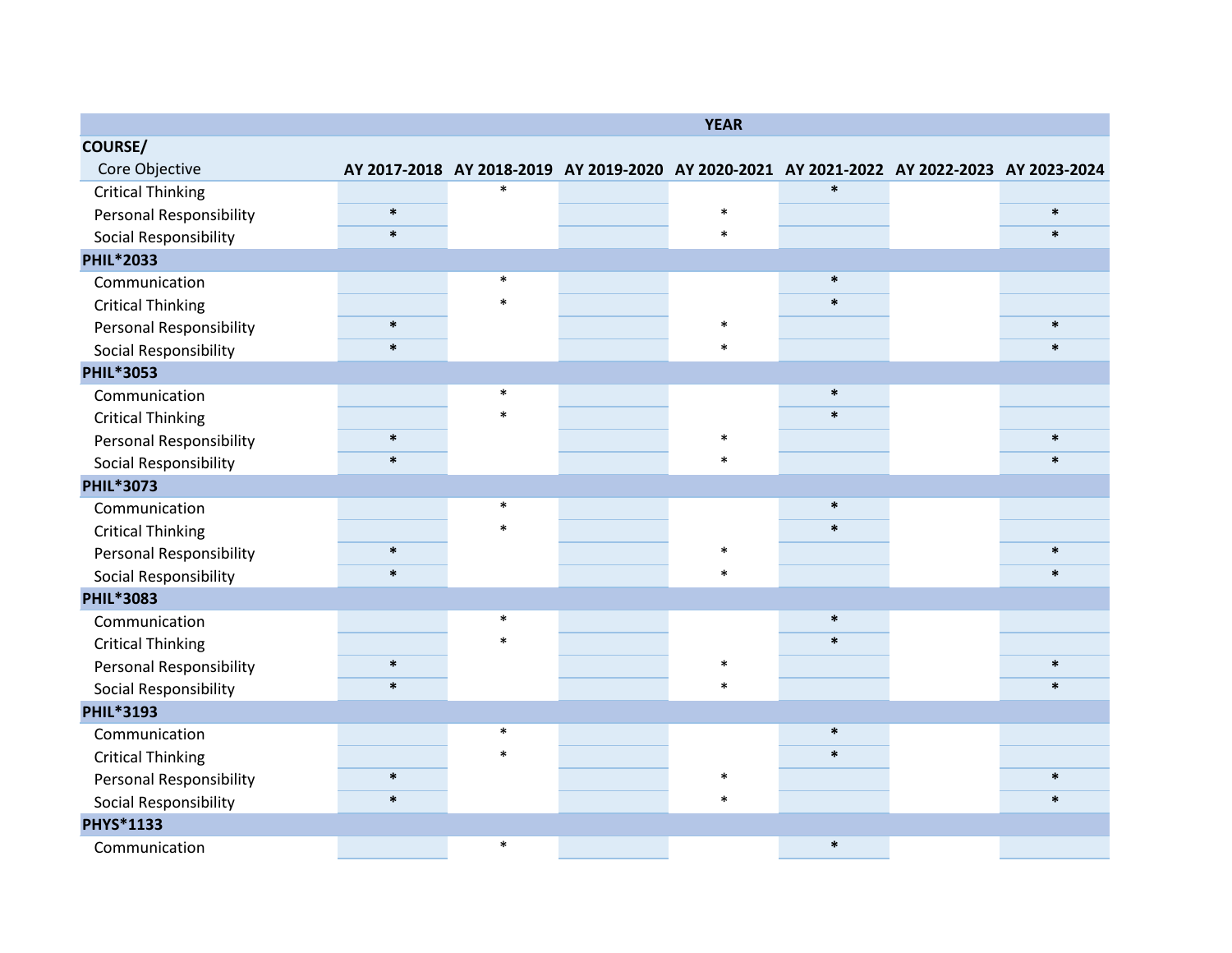|                                            |        |         |                                                                                            | <b>YEAR</b> |        |        |        |
|--------------------------------------------|--------|---------|--------------------------------------------------------------------------------------------|-------------|--------|--------|--------|
| <b>COURSE/</b>                             |        |         |                                                                                            |             |        |        |        |
| Core Objective                             |        |         | AY 2017-2018 AY 2018-2019 AY 2019-2020 AY 2020-2021 AY 2021-2022 AY 2022-2023 AY 2023-2024 |             |        |        |        |
| <b>Critical Thinking</b>                   |        | $\ast$  |                                                                                            |             | $\ast$ |        |        |
| <b>Empirical &amp; Quantitative Skills</b> |        |         | $\ast$                                                                                     |             |        | $\ast$ |        |
| Teamwork                                   |        |         | $\ast$                                                                                     |             |        | $\ast$ |        |
| PHYS*1143                                  |        |         |                                                                                            |             |        |        |        |
| Communication                              |        | $\ast$  |                                                                                            |             | $\ast$ |        |        |
| <b>Critical Thinking</b>                   |        | $\ast$  |                                                                                            |             | $\ast$ |        |        |
| <b>Empirical &amp; Quantitative Skills</b> |        |         | $\ast$                                                                                     |             |        | $\ast$ |        |
| Teamwork                                   |        |         | $\ast$                                                                                     |             |        | $\ast$ |        |
| <b>PHYS*2153</b>                           |        |         |                                                                                            |             |        |        |        |
| Communication                              |        | $\ast$  |                                                                                            |             | $\ast$ |        |        |
| <b>Critical Thinking</b>                   |        | $\ast$  |                                                                                            |             | $\ast$ |        |        |
| <b>Empirical &amp; Quantitative Skills</b> |        |         | $\ast$                                                                                     |             |        | $\ast$ |        |
| Teamwork                                   |        |         | $\ast$                                                                                     |             |        | $\ast$ |        |
| PHYS*2163                                  |        |         |                                                                                            |             |        |        |        |
| Communication                              |        | $\ast$  |                                                                                            |             | $\ast$ |        |        |
| <b>Critical Thinking</b>                   |        | $\ast$  |                                                                                            |             | $\ast$ |        |        |
| <b>Empirical &amp; Quantitative Skills</b> |        |         | $\ast$                                                                                     |             |        | $\ast$ |        |
| Teamwork                                   |        |         | $\ast$                                                                                     |             |        | $\ast$ |        |
| PSY*1013                                   |        |         |                                                                                            |             |        |        |        |
| Communication                              |        | $\ast$  |                                                                                            |             | $\ast$ |        |        |
| <b>Critical Thinking</b>                   |        | $\ast$  |                                                                                            |             | $\ast$ |        |        |
| <b>Empirical &amp; Quantitative Skills</b> |        |         | $\ast$                                                                                     |             |        | $\ast$ |        |
| Social Responsibility                      | $\ast$ |         |                                                                                            | $\ast$      |        |        | $\ast$ |
| <b>PSY*1082</b>                            |        |         |                                                                                            |             |        |        |        |
| Communication                              |        | $\ast$  |                                                                                            |             | $\ast$ |        |        |
| <b>Critical Thinking</b>                   |        | $\star$ |                                                                                            |             | $\ast$ |        |        |
| <b>Personal Responsibility</b>             | $\ast$ |         |                                                                                            | $\ast$      |        |        | $\ast$ |
| Social Responsibility                      | $\ast$ |         |                                                                                            | $\ast$      |        |        | $\ast$ |
| PSY*3733                                   |        |         |                                                                                            |             |        |        |        |
| Communication                              |        | $\ast$  |                                                                                            |             | $\ast$ |        |        |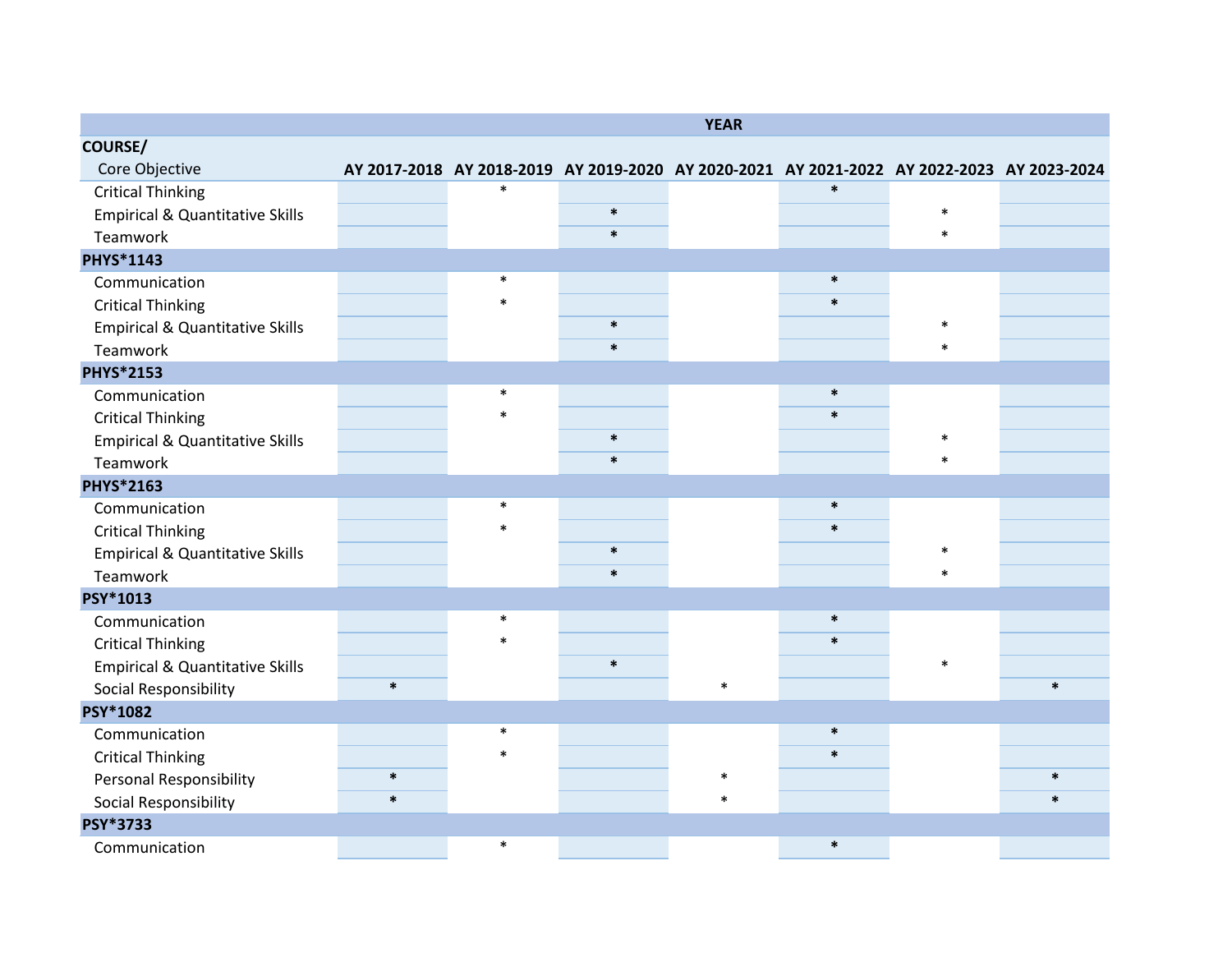|                                            |        |        |                                                                                            | <b>YEAR</b> |        |        |        |
|--------------------------------------------|--------|--------|--------------------------------------------------------------------------------------------|-------------|--------|--------|--------|
| <b>COURSE/</b>                             |        |        |                                                                                            |             |        |        |        |
| Core Objective                             |        |        | AY 2017-2018 AY 2018-2019 AY 2019-2020 AY 2020-2021 AY 2021-2022 AY 2022-2023 AY 2023-2024 |             |        |        |        |
| <b>Critical Thinking</b>                   |        | $\ast$ |                                                                                            |             | $\ast$ |        |        |
| <b>Empirical &amp; Quantitative Skills</b> |        |        | $\ast$                                                                                     |             |        | $\ast$ |        |
| Social Responsibility                      | $\ast$ |        |                                                                                            | $\ast$      |        |        | $\ast$ |
| <b>SCI*1114</b>                            |        |        |                                                                                            |             |        |        |        |
| Communication                              |        | $\ast$ |                                                                                            |             | $\ast$ |        |        |
| <b>Critical Thinking</b>                   |        | $\ast$ |                                                                                            |             | $\ast$ |        |        |
| <b>Empirical &amp; Quantitative Skills</b> |        |        | $\ast$                                                                                     |             |        | $\ast$ |        |
| Teamwork                                   |        |        | $\ast$                                                                                     |             |        | $\ast$ |        |
| <b>SCI*1123</b>                            |        |        |                                                                                            |             |        |        |        |
| Communication                              |        | $\ast$ |                                                                                            |             | $\ast$ |        |        |
| <b>Critical Thinking</b>                   |        |        |                                                                                            |             | $\ast$ |        |        |
| <b>Empirical &amp; Quantitative Skills</b> |        |        | $\ast$                                                                                     |             |        | $\ast$ |        |
| Teamwork                                   |        |        | $\ast$                                                                                     |             |        | $\ast$ |        |
| <b>SCI*2103</b>                            |        |        |                                                                                            |             |        |        |        |
| Communication                              |        | $\ast$ |                                                                                            |             | $\ast$ |        |        |
| <b>Critical Thinking</b>                   |        | $\ast$ |                                                                                            |             | $\ast$ |        |        |
| <b>Empirical &amp; Quantitative Skills</b> |        |        | $\ast$                                                                                     |             |        | $\ast$ |        |
| Teamwork                                   |        |        | $\ast$                                                                                     |             |        | $\ast$ |        |
| <b>SCI*2113</b>                            |        |        |                                                                                            |             |        |        |        |
| Communication                              |        | $\ast$ |                                                                                            |             | $\ast$ |        |        |
| <b>Critical Thinking</b>                   |        |        |                                                                                            |             | $\ast$ |        |        |
| <b>Empirical &amp; Quantitative Skills</b> |        |        | $\ast$                                                                                     |             |        | $\ast$ |        |
| Teamwork                                   |        |        | $\ast$                                                                                     |             |        | $\ast$ |        |
| <b>SOCI</b> *1013                          |        |        |                                                                                            |             |        |        |        |
| Communication                              |        | $\ast$ |                                                                                            |             | $\ast$ |        |        |
| <b>Critical Thinking</b>                   |        | $\ast$ |                                                                                            |             | $\ast$ |        |        |
| <b>Empirical &amp; Quantitative Skills</b> |        |        | $\ast$                                                                                     |             |        | $\ast$ |        |
| Social Responsibility                      | $\ast$ |        |                                                                                            | $\ast$      |        |        | $\ast$ |
| <b>SOCI*1023</b>                           |        |        |                                                                                            |             |        |        |        |
| Communication                              |        | $\ast$ |                                                                                            |             | $\ast$ |        |        |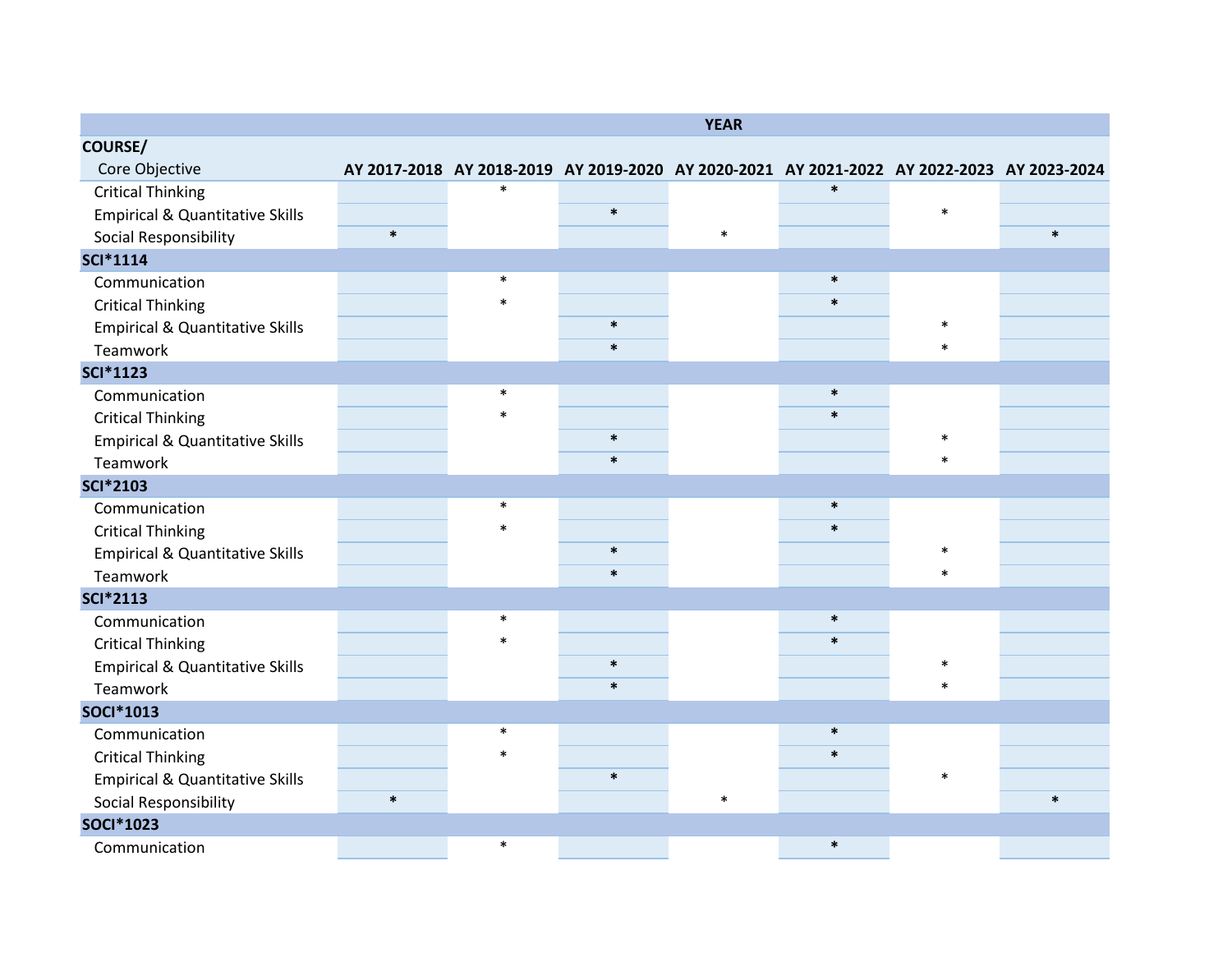|                                            |        |        |        | <b>YEAR</b> |                                                                                            |        |        |
|--------------------------------------------|--------|--------|--------|-------------|--------------------------------------------------------------------------------------------|--------|--------|
| <b>COURSE/</b>                             |        |        |        |             |                                                                                            |        |        |
| Core Objective                             |        |        |        |             | AY 2017-2018 AY 2018-2019 AY 2019-2020 AY 2020-2021 AY 2021-2022 AY 2022-2023 AY 2023-2024 |        |        |
| <b>Critical Thinking</b>                   |        | $\ast$ |        |             | $\ast$                                                                                     |        |        |
| <b>Empirical &amp; Quantitative Skills</b> |        |        | $\ast$ |             |                                                                                            | $\ast$ |        |
| Social Responsibility                      | $\ast$ |        |        | $\ast$      |                                                                                            |        | $\ast$ |
| <b>SOCI</b> *1413                          |        |        |        |             |                                                                                            |        |        |
| Communication                              |        | $\ast$ |        |             | $\ast$                                                                                     |        |        |
| <b>Critical Thinking</b>                   |        | $\ast$ |        |             | $\ast$                                                                                     |        |        |
| <b>Personal Responsibility</b>             | $\ast$ |        |        | $\ast$      |                                                                                            |        | $\ast$ |
| Social Responsibility                      | $\ast$ |        |        | $\ast$      |                                                                                            |        | $\ast$ |
| <b>SOCI*3093</b>                           |        |        |        |             |                                                                                            |        |        |
| Communication                              |        | $\ast$ |        |             | $\ast$                                                                                     |        |        |
| <b>Critical Thinking</b>                   |        | $\ast$ |        |             | $\ast$                                                                                     |        |        |
| <b>Personal Responsibility</b>             | $\ast$ |        |        | $\ast$      |                                                                                            |        | $\ast$ |
| Social Responsibility                      | $\ast$ |        |        | $\ast$      |                                                                                            |        | $\ast$ |
| <b>SOCI*3213</b>                           |        |        |        |             |                                                                                            |        |        |
| Communication                              |        | $\ast$ |        |             | $\ast$                                                                                     |        |        |
| <b>Critical Thinking</b>                   |        | $\ast$ |        |             | $\ast$                                                                                     |        |        |
| <b>Empirical &amp; Quantitative Skills</b> |        |        | $\ast$ |             |                                                                                            | $\ast$ |        |
| Social Responsibility                      | $\ast$ |        |        | $\ast$      |                                                                                            |        | $\ast$ |
| <b>UNIV*1231</b>                           |        |        |        |             |                                                                                            |        |        |
| Communication                              |        | $\ast$ |        |             | $\ast$                                                                                     |        |        |
| <b>Critical Thinking</b>                   |        | $\ast$ |        |             | $\ast$                                                                                     |        |        |
| <b>Personal Responsibility</b>             | $\ast$ |        |        | $\ast$      |                                                                                            |        | $\ast$ |
| Social Responsibility                      | $\ast$ |        |        | $\ast$      |                                                                                            |        | $\ast$ |
| <b>WS*2013</b>                             |        |        |        |             |                                                                                            |        |        |
| Communication                              |        | $\ast$ |        |             | $\ast$                                                                                     |        |        |
| <b>Critical Thinking</b>                   |        | $\ast$ |        |             | $\ast$                                                                                     |        |        |
| <b>Personal Responsibility</b>             | $\ast$ |        |        | $\ast$      |                                                                                            |        | $\ast$ |
| Social Responsibility                      | $\ast$ |        |        | $\ast$      |                                                                                            |        | $\ast$ |
| <b>WS*2033</b>                             |        |        |        |             |                                                                                            |        |        |
| Communication                              |        | $\ast$ |        |             | $\ast$                                                                                     |        |        |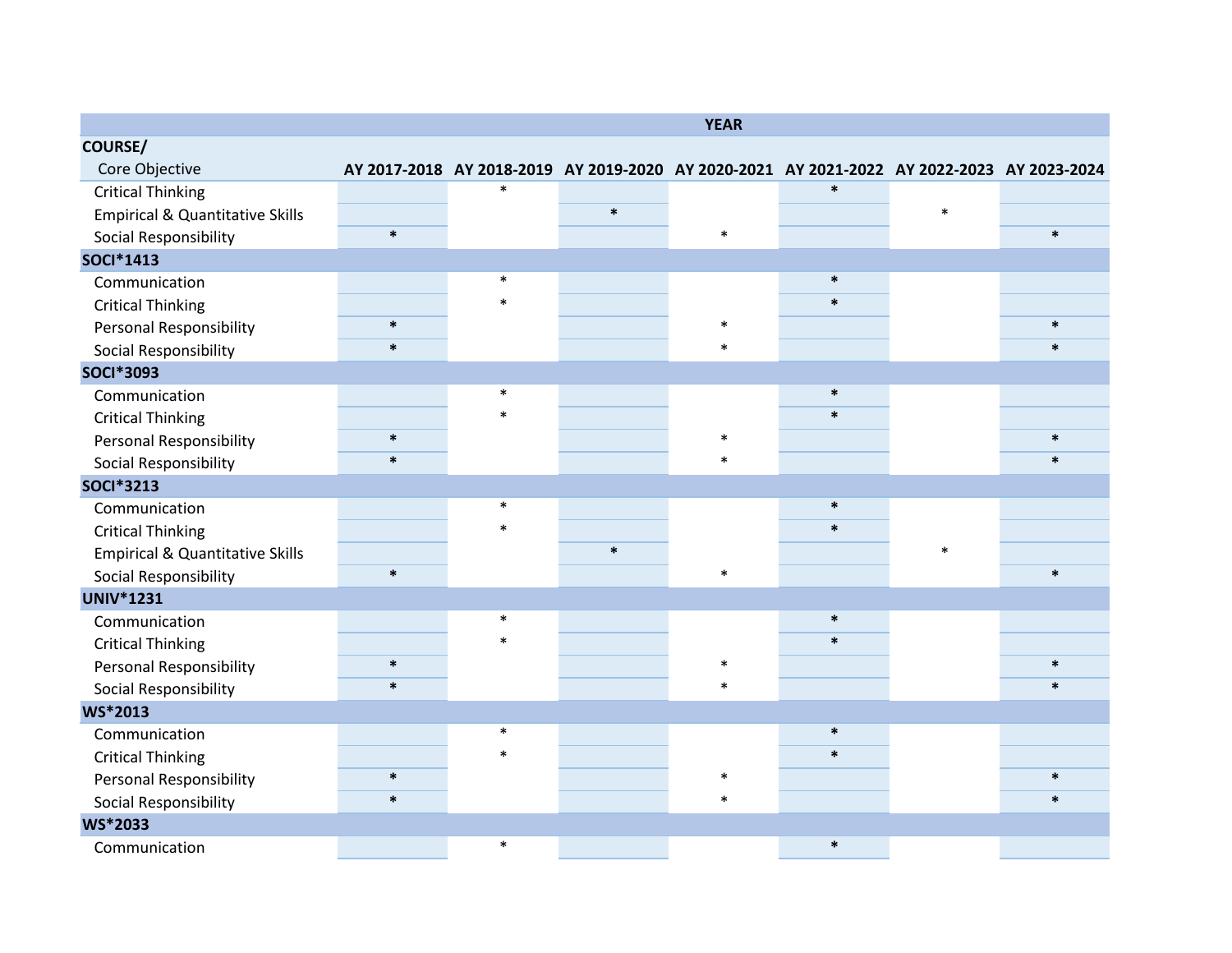|                                |        |        |                                                                                            | <b>YEAR</b> |        |        |        |
|--------------------------------|--------|--------|--------------------------------------------------------------------------------------------|-------------|--------|--------|--------|
| <b>COURSE/</b>                 |        |        |                                                                                            |             |        |        |        |
| Core Objective                 |        |        | AY 2017-2018 AY 2018-2019 AY 2019-2020 AY 2020-2021 AY 2021-2022 AY 2022-2023 AY 2023-2024 |             |        |        |        |
| <b>Critical Thinking</b>       |        | $\ast$ |                                                                                            |             | $\ast$ |        |        |
| <b>Personal Responsibility</b> | $\ast$ |        |                                                                                            | $\ast$      |        |        | $\ast$ |
| Social Responsibility          | $\ast$ |        |                                                                                            | $\ast$      |        |        | $\ast$ |
| <b>WS*2053</b>                 |        |        |                                                                                            |             |        |        |        |
| Communication                  |        | $\ast$ |                                                                                            |             | $\ast$ |        |        |
| <b>Critical Thinking</b>       |        | $\ast$ |                                                                                            |             | $\ast$ |        |        |
| <b>Personal Responsibility</b> | $\ast$ |        |                                                                                            | $\ast$      |        |        | $\ast$ |
| Social Responsibility          | $\ast$ |        |                                                                                            | $\ast$      |        |        | $\ast$ |
| <b>WS*2383</b>                 |        |        |                                                                                            |             |        |        |        |
| Communication                  |        | $\ast$ |                                                                                            |             | $\ast$ |        |        |
| <b>Critical Thinking</b>       |        | $\ast$ |                                                                                            |             | $\ast$ |        |        |
| Social Responsibility          | $\ast$ |        |                                                                                            | $\ast$      |        |        | $\ast$ |
| Teamwork                       |        |        | $\ast$                                                                                     |             |        | $\ast$ |        |
| <b>WS*2393</b>                 |        |        |                                                                                            |             |        |        |        |
| Communication                  |        | $\ast$ |                                                                                            |             | $\ast$ |        |        |
| <b>Critical Thinking</b>       |        | $\ast$ |                                                                                            |             | $\ast$ |        |        |
| <b>Personal Responsibility</b> | $\ast$ |        |                                                                                            | $\ast$      |        |        | $\ast$ |
| Social Responsibility          | $\ast$ |        |                                                                                            | $\ast$      |        |        | $\ast$ |
| <b>WS*2703</b>                 |        |        |                                                                                            |             |        |        |        |
| Communication                  |        | $\ast$ |                                                                                            |             | $\ast$ |        |        |
| <b>Critical Thinking</b>       |        | $\ast$ |                                                                                            |             | $\ast$ |        |        |
| <b>Personal Responsibility</b> | $\ast$ |        |                                                                                            | $\ast$      |        |        | $\ast$ |
| Social Responsibility          | $\ast$ |        |                                                                                            | $\ast$      |        |        | $\ast$ |
| <b>WS*3023</b>                 |        |        |                                                                                            |             |        |        |        |
| Communication                  |        | $\ast$ |                                                                                            |             | $\ast$ |        |        |
| <b>Critical Thinking</b>       |        | $\ast$ |                                                                                            |             | $\ast$ |        |        |
| <b>Personal Responsibility</b> | $\ast$ |        |                                                                                            | $\ast$      |        |        | $\ast$ |
| Social Responsibility          | $\ast$ |        |                                                                                            | $\ast$      |        |        | $\ast$ |
| WS*3083                        |        |        |                                                                                            |             |        |        |        |
| Communication                  |        | $\ast$ |                                                                                            |             | $\ast$ |        |        |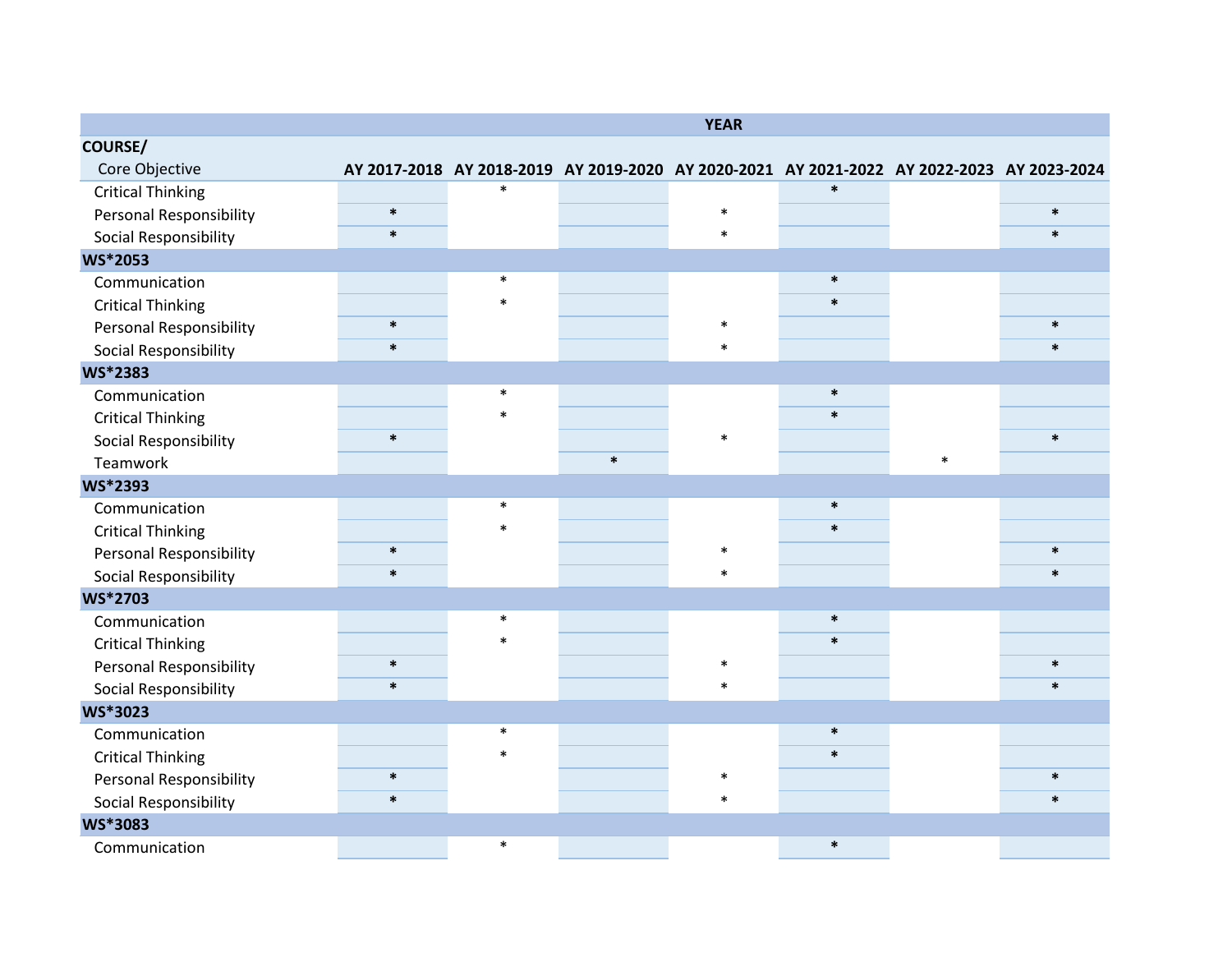|                                            |        |        |                                                                                            | <b>YEAR</b> |        |        |        |
|--------------------------------------------|--------|--------|--------------------------------------------------------------------------------------------|-------------|--------|--------|--------|
| <b>COURSE/</b>                             |        |        |                                                                                            |             |        |        |        |
| Core Objective                             |        |        | AY 2017-2018 AY 2018-2019 AY 2019-2020 AY 2020-2021 AY 2021-2022 AY 2022-2023 AY 2023-2024 |             |        |        |        |
| <b>Critical Thinking</b>                   |        | $\ast$ |                                                                                            |             | $\ast$ |        |        |
| Personal Responsibility                    | $\ast$ |        |                                                                                            | $\ast$      |        |        | $\ast$ |
| Social Responsibility                      | $\ast$ |        |                                                                                            | $\ast$      |        |        | $\ast$ |
| <b>WS*3133</b>                             |        |        |                                                                                            |             |        |        |        |
| Communication                              |        | $\ast$ |                                                                                            |             | $\ast$ |        |        |
| <b>Critical Thinking</b>                   |        | $\ast$ |                                                                                            |             | $\ast$ |        |        |
| <b>Personal Responsibility</b>             | $\ast$ |        |                                                                                            | $\ast$      |        |        | $\ast$ |
| Social Responsibility                      | $\ast$ |        |                                                                                            | $\ast$      |        |        | $\ast$ |
| <b>WS*3193</b>                             |        |        |                                                                                            |             |        |        |        |
| Communication                              |        | $\ast$ |                                                                                            |             | $\ast$ |        |        |
| <b>Critical Thinking</b>                   |        | $\ast$ |                                                                                            |             | $\ast$ |        |        |
| <b>Personal Responsibility</b>             | $\ast$ |        |                                                                                            | $\ast$      |        |        | $\ast$ |
| Social Responsibility                      | $\ast$ |        |                                                                                            | $\ast$      |        |        | $\ast$ |
| WS*3213                                    |        |        |                                                                                            |             |        |        |        |
| Communication                              |        | $\ast$ |                                                                                            |             | $\ast$ |        |        |
| <b>Critical Thinking</b>                   |        | $\ast$ |                                                                                            |             | $\ast$ |        |        |
| <b>Empirical &amp; Quantitative Skills</b> |        |        | $\ast$                                                                                     |             |        | $\ast$ |        |
| Social Responsibility                      | $\ast$ |        |                                                                                            | $\ast$      |        |        | $\ast$ |
| <b>WS*3343</b>                             |        |        |                                                                                            |             |        |        |        |
| Communication                              |        | $\ast$ |                                                                                            |             | $\ast$ |        |        |
| <b>Critical Thinking</b>                   |        | $\ast$ |                                                                                            |             | $\ast$ |        |        |
| Social Responsibility                      | $\ast$ |        |                                                                                            | $\ast$      |        |        | $\ast$ |
| Teamwork                                   |        |        | $\ast$                                                                                     |             |        | $\ast$ |        |
| WS*3393                                    |        |        |                                                                                            |             |        |        |        |
| Communication                              |        | $\ast$ |                                                                                            |             | $\ast$ |        |        |
| <b>Critical Thinking</b>                   |        | $\ast$ |                                                                                            |             | $\ast$ |        |        |
| <b>Personal Responsibility</b>             | $\ast$ |        |                                                                                            | $\ast$      |        |        | $\ast$ |
| Social Responsibility                      | $\ast$ |        |                                                                                            | $\ast$      |        |        | $\ast$ |
| WS*3703                                    |        |        |                                                                                            |             |        |        |        |
| Communication                              |        | $\ast$ |                                                                                            |             | $\ast$ |        |        |